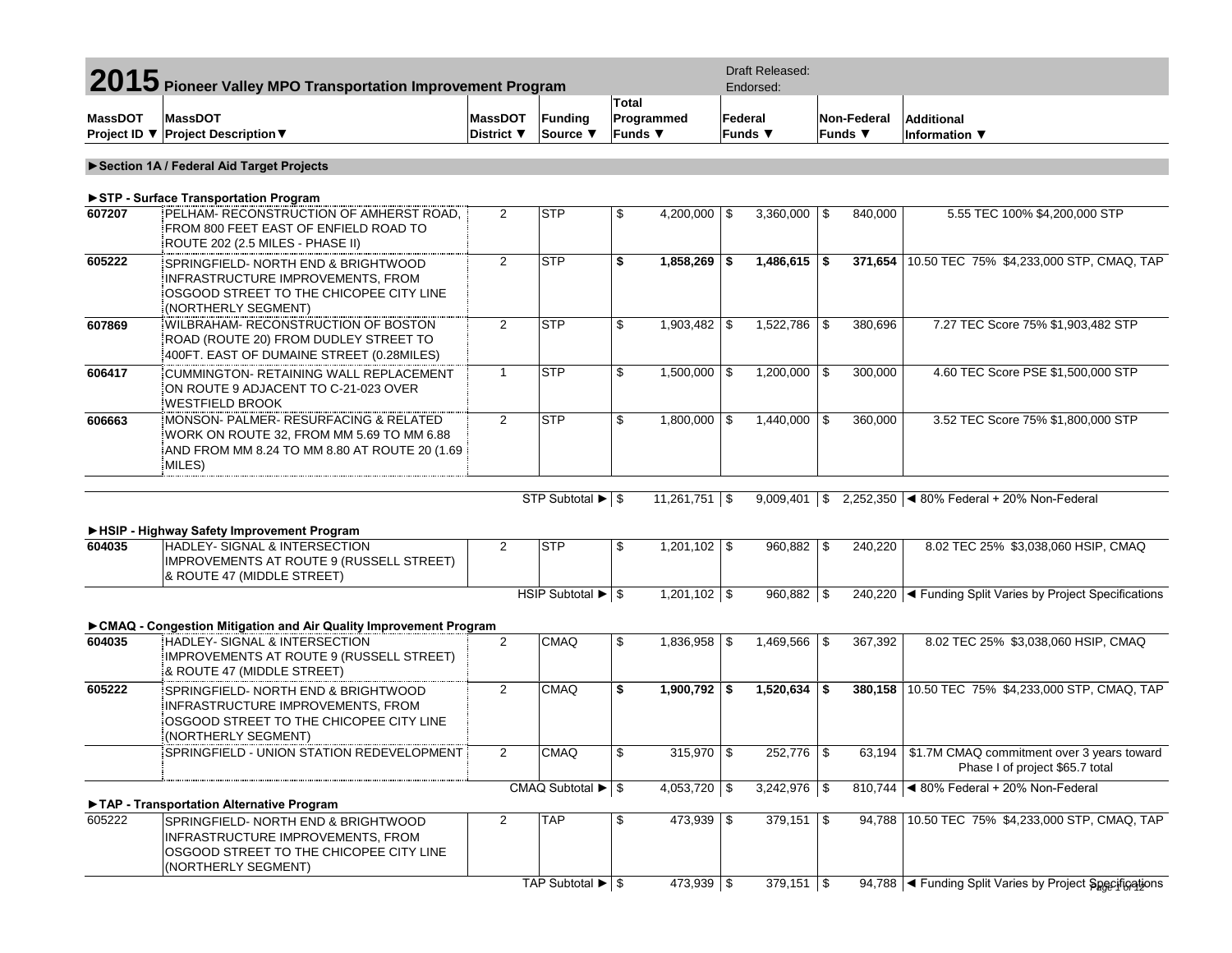|                                                       | 2015 Pioneer Valley MPO Transportation Improvement Program |                                                                    |                | <b>Draft Released:</b><br>Endorsed: |                                          |          |                                                                   |                       |                                     |                                |
|-------------------------------------------------------|------------------------------------------------------------|--------------------------------------------------------------------|----------------|-------------------------------------|------------------------------------------|----------|-------------------------------------------------------------------|-----------------------|-------------------------------------|--------------------------------|
|                                                       |                                                            |                                                                    |                | <b>Total</b>                        |                                          |          |                                                                   |                       |                                     |                                |
| MassDOT                                               | <b>MassDOT</b>                                             | <b>MassDOT</b>                                                     | <b>Fundina</b> | Programmed                          |                                          | Federal  | Non-Federal                                                       |                       | Additional                          |                                |
|                                                       | Project ID ▼ Project Description ▼                         | District ▼                                                         | Source \       | ∣Funds ▼                            |                                          | lFunds ▼ | Funds ▼                                                           |                       | Information $\overline{\mathbf{v}}$ |                                |
|                                                       | ▶ Section 1A / Fiscal Constraint Analysis                  |                                                                    |                |                                     |                                          |          |                                                                   |                       |                                     |                                |
|                                                       | Total Federal Aid Target Funds Programmed ▶   \$           |                                                                    |                | $16,990,512$ \$                     |                                          |          | 17,163,614 <b><de< b="">Total Target \$</de<></b>                 |                       |                                     | 173,102 Target Funds Available |
|                                                       |                                                            | Total STP Programmed $\blacktriangleright$ $\mid$ \$<br>11.261.751 | l S            |                                     | 11,434,853 $\blacktriangleleft$ Max. STP |          |                                                                   | 173.102 STP Available |                                     |                                |
| Total HSIP Programmed $\blacktriangleright$ $\mid$ \$ |                                                            |                                                                    |                |                                     |                                          |          | 1,201,102 $\blacktriangleleft$ Min. HSIP                          |                       | $\blacksquare$                      | <b>HSIP Minimum Met</b>        |
|                                                       |                                                            | Total CMAQ Programmed ▶ S                                          |                | $4.053.720$ \ \$                    |                                          |          | 4,053,720 $\blacktriangleleft$ Min. CMAQ $\blacktriangleright$ \$ |                       | $\blacksquare$                      | <b>CMAQ Minimum Met</b>        |

## **►Section 1B / Federal Aid Bridge Projects**

| ammer<br>$P_{2}$ |                                        |  |  |                                             |
|------------------|----------------------------------------|--|--|---------------------------------------------|
|                  | <b>DD</b><br>$-0.0000$<br>ßк<br>olulal |  |  | 20%<br>א∩?<br>Federal<br>Non<br>. odor<br>. |

Total TAP Programmed ►

\$ 473,939 \$ 473,939 ◄ Min. TAP **\$ -** TAP Minimum Met

# **►Section 1C / Federal Aid Non-Target Projects**

## **►Earmarks**

| . Drr<br>∵'ndrammed<br>$100 - 10$<br>INO.<br>טסוטו ו |          |         |  |  |                                     |
|------------------------------------------------------|----------|---------|--|--|-------------------------------------|
|                                                      | Earmarks | ibtotal |  |  | ∃armark<br>. Varie:<br>undin<br>h., |

### **►Other**

| <b>No Projects</b><br>: Programmed |          |  |  |                                                                 |
|------------------------------------|----------|--|--|-----------------------------------------------------------------|
| Other                              | Subtota' |  |  | _<br>.<br>' Funding Source<br>undina 1<br>Varies by Fi<br>SDIIT |
| __                                 |          |  |  |                                                                 |

# **►Section 1D / Federal Aid Major & State Category Projects**

## **►IM - Interstate Maintenance**

| l No<br>Programmed<br>Proje | IN<br>$\blacksquare$ |      |  |                                                |
|-----------------------------|----------------------|------|--|------------------------------------------------|
|                             | $\mathbf{A}$         | - 11 |  | 10%<br>⊱ederal<br>adorol<br>. Non-F<br>JUCIO T |

# **►NHPP - National Highway Performance Program**

| 607731 | SPRINGFIELD- VIADUCT DECK REPLACEMENT OF | <b>NHPP</b>            | 149.006.250 | 119.205.000.0 | 29,801,250.0 | Pre 25% Design, Funds will be disbursed from    |
|--------|------------------------------------------|------------------------|-------------|---------------|--------------|-------------------------------------------------|
|        | S-24-061 ON I-91 (EARLY ACTION)          |                        |             |               |              | FFY 2014 through FFY 2017                       |
|        |                                          | <b>NHPP Subtotal ▶</b> | 149.006.250 | 119.205.000   |              | \$ 29,801,250   ◀ 80% Federal + 20% Non-Federal |

| $\triangleright$ Other |                                                                                                                                   |                |                          |             |             |           |                                                                                                                    |
|------------------------|-----------------------------------------------------------------------------------------------------------------------------------|----------------|--------------------------|-------------|-------------|-----------|--------------------------------------------------------------------------------------------------------------------|
| 607453                 | SOUTHAMPTON - SOUTHAMPTON SAFE ROUTES<br>TO SCHOOL - NORRIS ELEMENTARY SCHOOL                                                     |                | Statewide<br><b>TAP</b>  | \$531.250   | \$531.250   | \$0       | SW-TAP                                                                                                             |
| 605066                 | NORTHAMPTON-INTERSECTION IMPROVEMENTS<br>AT ROUTE 5 (PLEASANT STREET) AND CONZ<br>STREET - Roundabout                             |                | Statewide<br><b>CMAQ</b> | 1,592,248   | 1,273,798.4 | 318.449.6 | SW-CMAQ 25% Design Public Hearing Held on<br>April 24, 2013                                                        |
| 605833                 | BERNARDSTON - WEST SPRINGFIELD - TRAFFIC<br>SIGN REPLACEMENT ON INTERSTATE 91                                                     | $\overline{2}$ | A/C                      | \$4,064,580 | \$3.251.664 | \$812.916 | Statewide HSIP 75% (\$6,492,438.10)                                                                                |
| 603730                 | WEST SPRINGFIELD- CONNECTICUT RIVERWALK:<br>& BIKEWAY EXTENSION, FROM ELM STREET TO<br>DOTY CIRCLE. INCLUDES PEDESTRIAN BRIDGE W- |                | Statewide<br><b>TAP</b>  | 1,640,736   | 1.312.588.8 | 328.147.2 | 5.12 TEC Score 100% (\$1,640,736) Move to<br>FFY 2015 from FFY 2016 per MassDOT<br>Statewide TAP List Page 2 of 12 |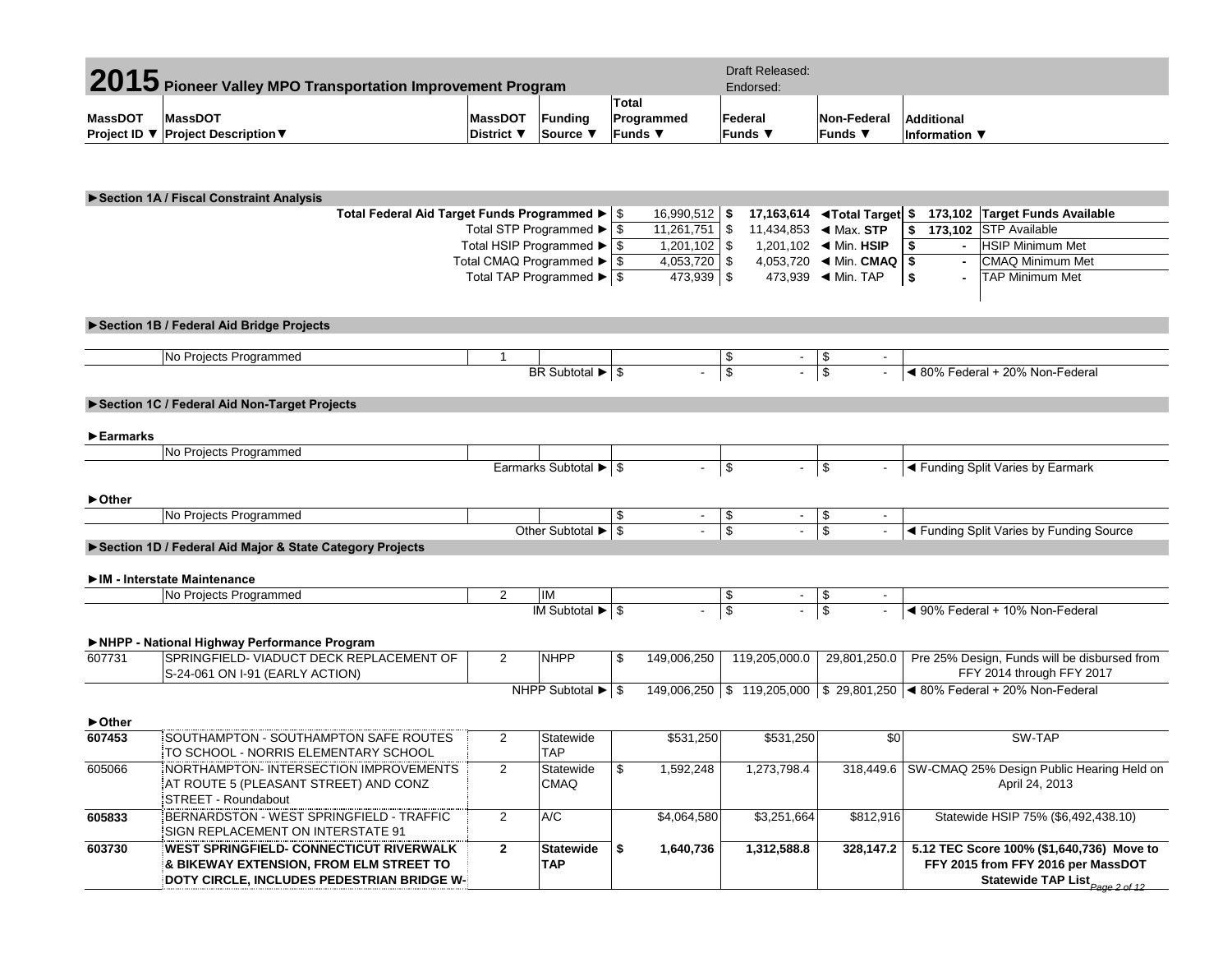|                                                   | 2015 Pioneer Valley MPO Transportation Improvement Program          |                                                     |                                                                                                               |                                            | <b>Draft Released:</b><br>Endorsed:                                                 |                                                      |                                                                                                                                                                                  |
|---------------------------------------------------|---------------------------------------------------------------------|-----------------------------------------------------|---------------------------------------------------------------------------------------------------------------|--------------------------------------------|-------------------------------------------------------------------------------------|------------------------------------------------------|----------------------------------------------------------------------------------------------------------------------------------------------------------------------------------|
| <b>MassDOT</b><br>Project ID $\blacktriangledown$ | MassDOT<br><b>Project Description ▼</b>                             | <b>MassDOT</b><br>Funding<br>District ▼<br>Source ▼ |                                                                                                               | Total<br>Programmed<br><b>Funds</b> ▼      | Federal<br>lFunds ▼                                                                 | Non-Federal<br>∣Funds ▼                              | <b>Additional</b><br>Information ▼                                                                                                                                               |
|                                                   |                                                                     |                                                     | Other Subtotal $\blacktriangleright$ $\mid$ \$                                                                | $7,828,814$ \$                             | $6,369,301$ \\$                                                                     |                                                      | 1,459,513  ◀ Funding Split Varies by Funding Source                                                                                                                              |
|                                                   | Section 2A / Non-Federal Projects                                   |                                                     |                                                                                                               |                                            |                                                                                     |                                                      |                                                                                                                                                                                  |
|                                                   | No Projects Programmed                                              |                                                     | Non-Federal Projects Subtotal ▶ \$                                                                            |                                            |                                                                                     |                                                      | ◀100% Non-Federal                                                                                                                                                                |
|                                                   | Section 2B / Non-Federal Bridge Projects                            |                                                     |                                                                                                               |                                            |                                                                                     |                                                      |                                                                                                                                                                                  |
|                                                   | No Projects Programmed                                              |                                                     | Non-Federal Bridge Projects Subtotal                                                                          |                                            | $\frac{1}{\sqrt{2}}$ $\frac{1}{\sqrt{2}}$ $\frac{1}{\sqrt{2}}$ $\frac{1}{\sqrt{2}}$ |                                                      | ◀100% Non-Federal                                                                                                                                                                |
|                                                   | 2015 Pioneer Valley MPO TIP Summary                                 |                                                     |                                                                                                               | TIP Section 1: ▼                           | <b>TIP Section 2:</b>                                                               | <b>Total of All</b><br>Projects $\blacktriangledown$ |                                                                                                                                                                                  |
|                                                   | $YOE = Year$ of Expenditure (includes 4% per year inflation factor) |                                                     | Total ►<br>Federal Funds $\blacktriangleright$ $\mid$ \$<br>Non-Federal Funds $\blacktriangleright$ $\mid$ \$ | 173,825,576 \$<br>-\$<br>$34,658,865$ \ \$ | $\sim$<br>$\sim$                                                                    |                                                      | $\mid$ \$173,825,576 $\mid$ < Total Spending in Region<br>139,166,711   \$139,166,711   Total Federal Spending in Region<br>S 34,658,865  ◀ Total Non-Federal Spending in Region |

701 CMR 7.00 Use of Road Flaggers and Police Details on Public Works Projects / 701 CMR 7.00 (the Regulation) was promulgated and became law on October 3, 2008. Under this Regulation, the CMR is applicable to any Public wo performed within the limits of, or that impact traffic on, any Public Road. The Municipal Limitation referenced in this Regulation is applicable only to projects where the Municipality is the Awarding Authority. For all pr Commonwealth is the Awarding Authority. Therefore, all projects must be considered and implemented in accordance with 701 CMR 7.00, and the Road Flagger and Police Detail Guidelines. By placing a project on the TIP, the Mu that 701 CMR 7.00 is applicable to its project and design and construction will be fully compliant with this Regulation. This information, and additional information relative to guidance and implementation of the Regulatio on the MassDOT Highway Division website: http://www.massdot.state.ma.us/Highway/flaggers/main.aspx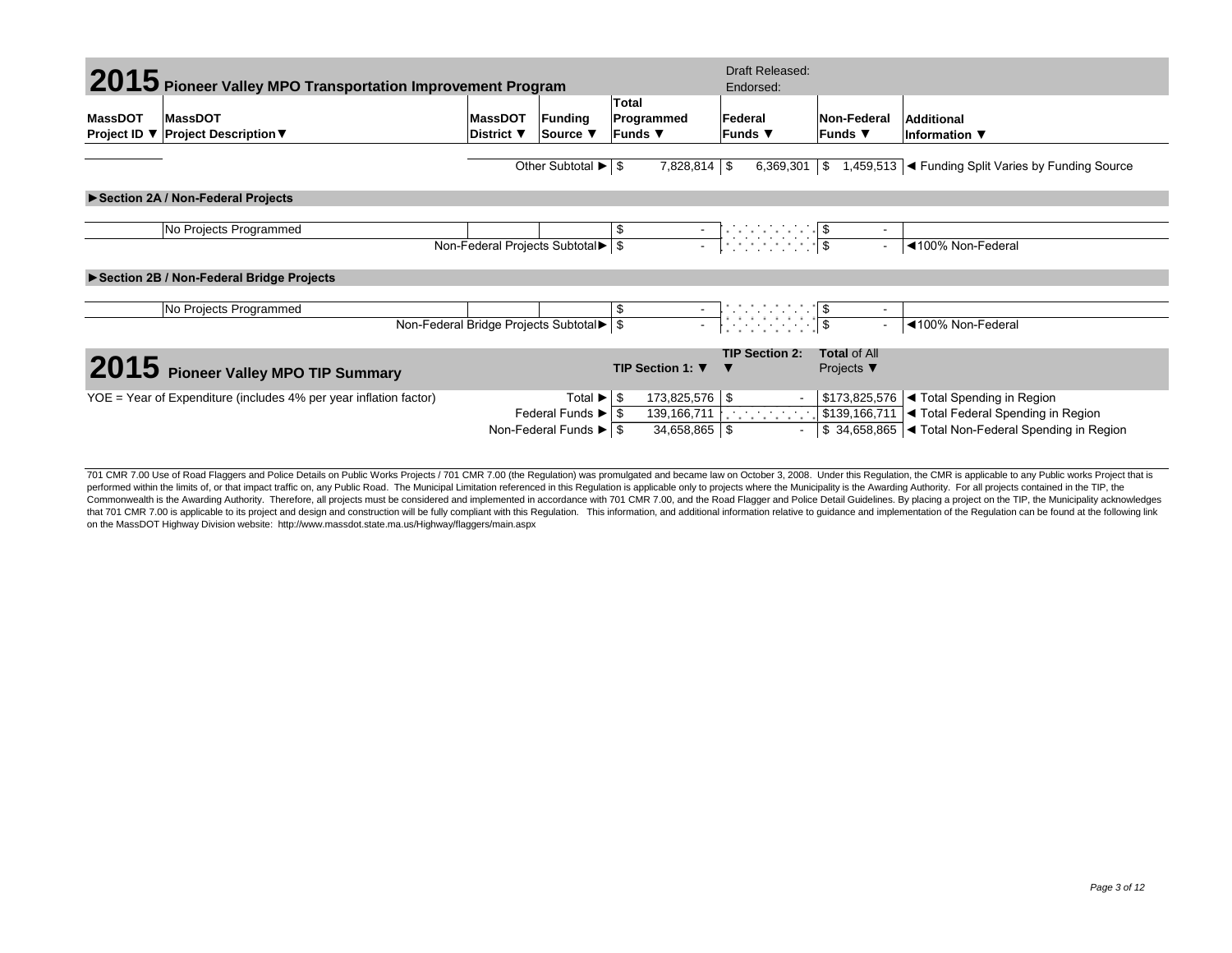|                | 2016 Pioneer Valley MPO Transportation Improvement Program                                                                                                                                           |                              |                                               |                         |                          | <b>Draft Released:</b><br>Endorsed:   |                                           |                                                                                                                                                                                                                      |
|----------------|------------------------------------------------------------------------------------------------------------------------------------------------------------------------------------------------------|------------------------------|-----------------------------------------------|-------------------------|--------------------------|---------------------------------------|-------------------------------------------|----------------------------------------------------------------------------------------------------------------------------------------------------------------------------------------------------------------------|
| <b>MassDOT</b> | <b>MassDOT</b><br>Project ID ▼ Project Description ▼                                                                                                                                                 | <b>MassDOT</b><br>District ▼ | Funding<br>Source ▼                           | Total<br>Funds ▼        | Programmed               | Federal<br>Funds $\blacktriangledown$ | Non-Federal<br>Funds $\blacktriangledown$ | <b>Additional</b><br>Information ▼                                                                                                                                                                                   |
|                | Section 1A / Federal Aid Target Projects                                                                                                                                                             |                              |                                               |                         |                          |                                       |                                           |                                                                                                                                                                                                                      |
|                | STP - Surface Transportation Program                                                                                                                                                                 |                              |                                               |                         |                          |                                       |                                           |                                                                                                                                                                                                                      |
| 605011         | LUDLOW- RECONSTRUCTION OF CENTER<br>STREET (ROUTE 21) - FROM 35' WEST OF<br>BEACHSIDE DRIVE WESTERLY TO GAS LINE<br>BESIDE MTA OVERPASS (3,500 FEET)                                                 | 2                            | <b>STP</b>                                    | \$                      | $4,918,051$ \$           | 3,934,441                             | \$<br>983,610                             | 9.65 TEC Score 25% (YOE \$4,918,051) STP                                                                                                                                                                             |
| 180525         | NORTHAMPTON-RECONSTRUCTION OF DAMON<br>ROAD, FROM ROUTE 9 INTERSECTION TO<br>ROUTE 5 INTERSECTION (1.1 MILES)                                                                                        | 2                            | <b>STP</b>                                    | \$                      | $2,273,050$ \\$          | $1,818,440$ \$                        | 454,610                                   | 8.55 TEC Score 25% (YOE \$5,200,000) STP,<br>CMAQ, HSIP, TAP                                                                                                                                                         |
| 604446         | WESTFIELD-RECONSTRUCTION OF ROUTE 187<br>(LITTLE RIVER ROAD) AND SHAKER ROAD                                                                                                                         | 2                            | <b>STP</b>                                    | \$                      | $5,724,561$ \\$          | 4,579,649                             | \$1,144,912                               | 8.37% TEC 75% (YOE \$5,724,561) STP                                                                                                                                                                                  |
| 605385         | SPRINGFIELD-SIGNAL & INTERSECTION<br><b>IMPROVEMENTS @ ROOSEVELT AVENUE &amp;</b><br>ISLAND POND ROAD, ROOSEVELT AVENUE &<br>ALDEN STREET                                                            | 2                            | <b>STP</b>                                    | \$                      | $686,921$ \$             | 549,537                               | \$<br>137,384                             | 5.47 TEC Score 25% (YOE \$1,922,170) STP,<br>CMAQ                                                                                                                                                                    |
|                |                                                                                                                                                                                                      |                              | STP Subtotal ▶ \$                             |                         | $13,602,583$ \\$         | $10,882,067$ \$                       |                                           | 2,720,517   4 80% Federal + 20% Non-Federal                                                                                                                                                                          |
|                | HSIP - Highway Safety Improvement Program                                                                                                                                                            |                              |                                               |                         |                          |                                       |                                           |                                                                                                                                                                                                                      |
| 180525         | NORTHAMPTON- RECONSTRUCTION OF DAMON<br>ROAD, FROM ROUTE 9 INTERSECTION TO<br>ROUTE 5 INTERSECTION (1.1 MILES)                                                                                       | 2                            | <b>HSIP</b>                                   | \$                      | $1,080,992$ \$           | $972,893$ \$                          | 108,099                                   | 8.55 TEC Score 25% (YOE \$5,200,000) STP,<br>CMAQ, HSIP, TAP                                                                                                                                                         |
|                | ► CMAQ - Congestion Mitigation and Air Quality Improvement Program                                                                                                                                   |                              | HSIP Subtotal $\blacktriangleright$ $\mid$ \$ |                         | $1,080,992$ \$           | $972,893$ \$                          |                                           | 108,099  ◀ Funding Split Varies by Project Specifications                                                                                                                                                            |
| 180525         | NORTHAMPTON- RECONSTRUCTION OF DAMON<br>ROAD, FROM ROUTE 9 INTERSECTION TO<br>ROUTE 5 INTERSECTION (1.1 MILES)                                                                                       | $\overline{2}$               | CMAQ                                          | \$                      | $1,036,217$ \$           | $828,974$ \$                          | 207,243                                   | 8.55 TEC Score 25% (YOE \$5,200,000) STP,<br>CMAQ, HSIP, TAP                                                                                                                                                         |
| 605385         | SPRINGFIELD- SIGNAL & INTERSECTION<br>IMPROVEMENTS @ ROOSEVELT AVENUE &<br>ISLAND POND ROAD, ROOSEVELT AVENUE &<br>ALDEN STREET                                                                      | 2                            | CMAQ                                          | \$                      | $1,289,079$ \$           |                                       | 257,816                                   | 5.47 TEC Score 25% (YOE \$1,922,170) STP,<br><b>CMAQ</b>                                                                                                                                                             |
| 604968         | WESTFIELD- COLUMBIA GREENWAY RAIL TRAIL<br>CONSTRUCTION, NORTH SECTION - FROM<br>COWLES COURT ACCESS RAMPS TO THE<br>WESTFIELD RIVER BRIDGE INCLUDES REHAB OF<br>W-25-036 (WESTFIELD RIVER CROSSING) | $\overline{2}$               | CMAQ                                          | \$                      | $300,000$ \\$            | $240,000$ \$                          |                                           | 60,000 75% 6.58 TEC HPP funds remaining (HPP -1656)<br>\$1,857,506 (Federal) (Total Cost \$2,696,964)<br>Total funding available \$2,575,000, city will scale<br>back project to the funding available. HPP,<br>CMAO |
|                | SPRINGFIELD - UNION STATION<br>REDEVELOPMENT                                                                                                                                                         | $\overline{2}$               | <b>CMAQ</b>                                   | $\overline{\mathbb{S}}$ | 750,873 \\$              | $600,698$ \$                          | 150,175                                   | \$1.7M CMAQ commitment over 3 years toward<br>Phase I of project \$65.7 total                                                                                                                                        |
|                |                                                                                                                                                                                                      |                              | CMAQ Subtotal $\blacktriangleright$ $\mid$ \$ |                         | $3,376,169$ \$           | $2,700,935$ \$                        |                                           | 675,234   480% Federal + 20% Non-Federal                                                                                                                                                                             |
| 180525         | TAP - Transportation Alternative Program<br>NORTHAMPTON-RECONSTRUCTION OF DAMON<br>ROAD, FROM ROUTE 9 INTERSECTION TO<br>ROUTE 5 INTERSECTION (1.1 MILES)                                            | 2                            | <b>TAP</b>                                    | \$                      | $\overline{809,741}$ \\$ | $647,793$ \$                          | 161,948                                   | 8.55 TEC Score 25% (YOE \$5,200,000) STP,<br>CMAQ, HSIP, TAP                                                                                                                                                         |
|                |                                                                                                                                                                                                      |                              | TAP Subtotal $\blacktriangleright$ $\mid$ \$  |                         | $809,741$ \$             | 647,793 $\frac{1}{3}$                 |                                           | 161,948   Funding Split Varies by Project Specifications                                                                                                                                                             |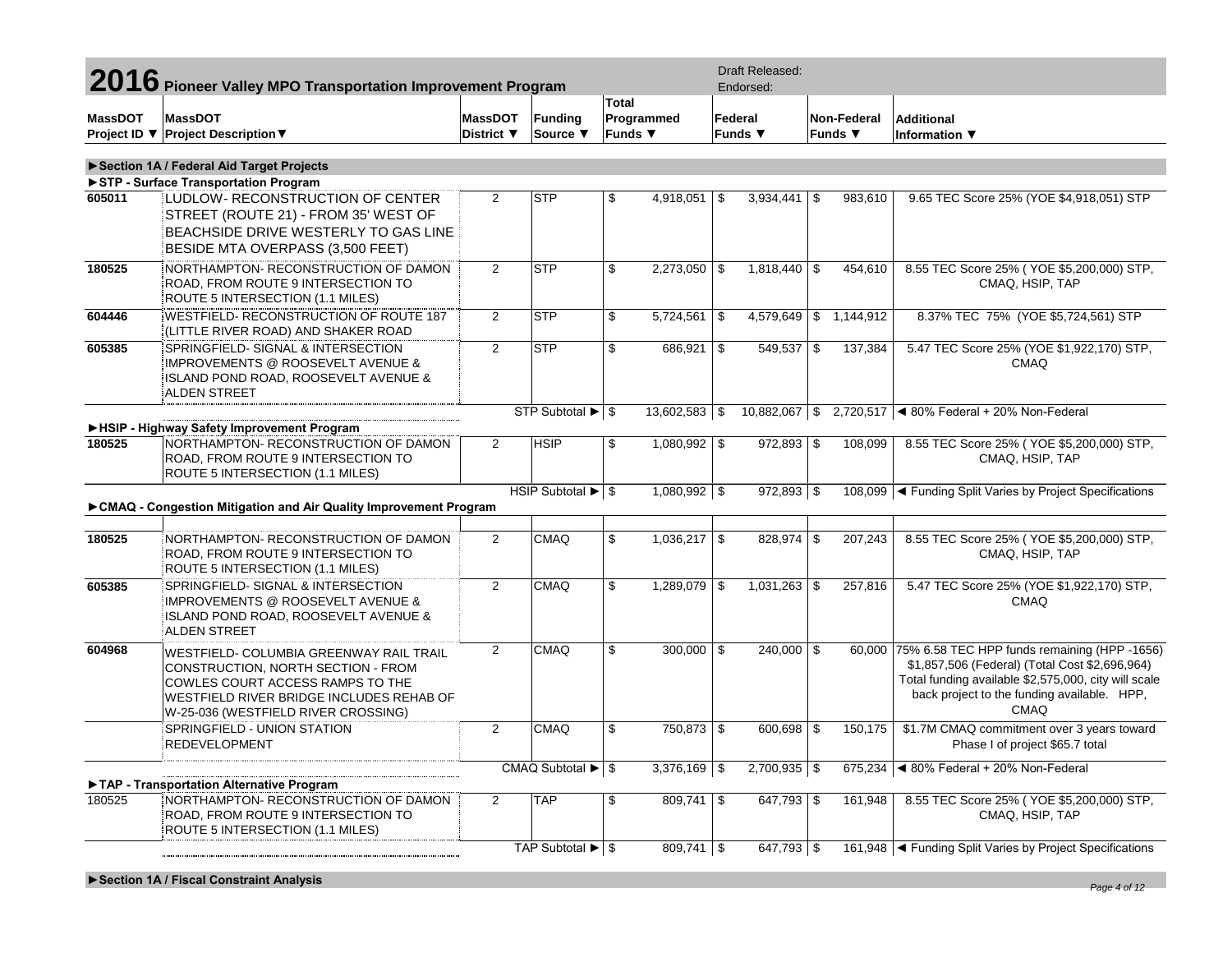|                                | 2016 Pioneer Valley MPO Transportation Improvement Program     |                              |                                                         |                       |                  |                         | Draft Released:<br>Endorsed:             |                          |                        |                                                            |
|--------------------------------|----------------------------------------------------------------|------------------------------|---------------------------------------------------------|-----------------------|------------------|-------------------------|------------------------------------------|--------------------------|------------------------|------------------------------------------------------------|
|                                |                                                                |                              |                                                         | Total                 |                  |                         |                                          |                          |                        |                                                            |
| <b>MassDOT</b>                 | <b>MassDOT</b><br>Project ID ▼ Project Description ▼           | <b>MassDOT</b><br>District ▼ | Funding<br>Source $\blacktriangledown$                  | Programmed<br>Funds ▼ |                  | Federal<br>Funds ▼      |                                          |                          | Non-Federal<br>Funds ▼ | <b>Additional</b><br>Information ▼                         |
|                                |                                                                |                              |                                                         |                       |                  |                         |                                          |                          |                        |                                                            |
|                                | Total Federal Aid Target Funds Programmed ▶   \$               |                              |                                                         |                       | 18,869,485       | - \$                    | 18,871,416 <b>◀Total Target</b> \$       |                          |                        | 1,931 Target Funds Available                               |
|                                |                                                                |                              | Total STP Programmed $\blacktriangleright$ \$           |                       | 13,602,583 \$    |                         | 13,602,583 $\blacktriangleleft$ Max. STP |                          |                        | (0) STP Exceeds Maximum<br>\$                              |
|                                |                                                                |                              | Total HSIP Programmed $\blacktriangleright$ $\mid$ \$   |                       | $1,080,992$ \$   |                         | 1,080,992 ◀ Min. HSIP                    |                          |                        | \$<br><b>HSIP Minimum Met</b>                              |
|                                |                                                                |                              | Total CMAQ Programmed $\blacktriangleright$ $\sqrt{\$}$ |                       | 3,376,169        | \$                      | 3,378,100 		 Min. CMAQ                   |                          |                        | 1,931   CMAQ Minimum Not Met<br>\$                         |
|                                |                                                                |                              | Total TAP Programmed $\blacktriangleright$ $\sqrt{3}$   |                       | $809,741$ \$     |                         |                                          |                          |                        | <b>TAP Minimum Met</b><br>\$                               |
|                                | Section 1B / Federal Aid Bridge Projects                       |                              |                                                         |                       |                  |                         |                                          |                          |                        |                                                            |
|                                |                                                                |                              |                                                         |                       |                  |                         |                                          |                          |                        |                                                            |
| 604626                         | BELCHERTOWN-WARREN-WEST SPRINGFIELD-                           | $\overline{2}$               | BR - Off                                                |                       | $$3,115,152$ \$  |                         | $2,492,122$ \$                           |                          | 623,030                | Pre 25%                                                    |
|                                | BRIDGE DEMOLITION, B-05-023, W-07-012, W-21-                   |                              |                                                         |                       |                  |                         |                                          |                          |                        |                                                            |
|                                | 011, OLD BOSTON POST ROAD (EAST MAIN<br>STREET/NAULTAUG BROOK) |                              |                                                         |                       |                  |                         |                                          |                          |                        |                                                            |
|                                |                                                                |                              | BR Subtotal $\blacktriangleright$ $\mid$ \$             |                       | $3,115,152$ \$   |                         | $2,492,122$ \$                           |                          |                        | 623,030 $\blacktriangleleft$ 80% Federal + 20% Non-Federal |
|                                |                                                                |                              |                                                         |                       |                  |                         |                                          |                          |                        |                                                            |
|                                |                                                                |                              |                                                         |                       |                  |                         |                                          |                          |                        |                                                            |
|                                | Section 1C / Federal Aid Non-Target Projects                   |                              |                                                         |                       |                  |                         |                                          |                          |                        |                                                            |
|                                |                                                                |                              |                                                         |                       |                  |                         |                                          |                          |                        |                                                            |
| $\blacktriangleright$ Earmarks |                                                                |                              |                                                         |                       |                  |                         |                                          |                          |                        |                                                            |
| 604968                         | WESTFIELD- COLUMBIA GREENWAY RAIL TRAIL                        | $\overline{2}$               | HPP $(2005)$ \$                                         |                       | $2,275,000$ \ \$ |                         | $1,857,506$ \$                           |                          |                        | 417,494 75% 6.58 TEC HPP funds remaining (HPP -1656)       |
|                                | CONSTRUCTION, NORTH SECTION - FROM                             |                              |                                                         |                       |                  |                         |                                          |                          |                        | \$1,857,506 (Federal) (Total Cost \$2,696,964)             |
|                                | COWLES COURT ACCESS RAMPS TO THE                               |                              |                                                         |                       |                  |                         |                                          |                          |                        | Total funding available \$2,575,000, city will scale       |
|                                | WESTFIELD RIVER BRIDGE INCLUDES REHAB OF                       |                              |                                                         |                       |                  |                         |                                          |                          |                        | back project to the funding available. HPP,                |
|                                | W-25-036 (WESTFIELD RIVER CROSSING)                            |                              |                                                         |                       |                  |                         |                                          |                          |                        | <b>CMAO</b>                                                |
|                                |                                                                |                              | Earmarks Subtotal $\blacktriangleright$ $\mid$ \$       |                       | $2,275,000$ \$   |                         | $1,857,506$ \$                           |                          |                        | 417,494   Funding Split Varies by Earmark                  |
| ► Other                        |                                                                |                              |                                                         |                       |                  |                         |                                          |                          |                        |                                                            |
|                                | No Projects Programmed                                         |                              |                                                         |                       |                  | \$                      |                                          | \$                       | $\sim$                 |                                                            |
|                                |                                                                |                              | Other Subtotal $\blacktriangleright$ $\mid$ \$          |                       | L.               | $\overline{\mathbf{s}}$ |                                          | $\overline{\mathcal{S}}$ | $\mathbf{r}$           | ◀ Funding Split Varies by Funding Source                   |
|                                |                                                                |                              |                                                         |                       |                  |                         |                                          |                          |                        |                                                            |
|                                | Section 1D / Federal Aid Major & State Category Projects       |                              |                                                         |                       |                  |                         |                                          |                          |                        |                                                            |
|                                | IM - Interstate Maintenance                                    |                              |                                                         |                       |                  |                         |                                          |                          |                        |                                                            |
|                                |                                                                |                              |                                                         |                       |                  |                         |                                          |                          |                        |                                                            |
|                                |                                                                |                              |                                                         |                       |                  | \$                      |                                          | \$                       |                        |                                                            |

|        | <b>IMAINTENANCE &amp; RELATED WORK ON I-91</b> |                                               |              |  |                             |                                                                                            |
|--------|------------------------------------------------|-----------------------------------------------|--------------|--|-----------------------------|--------------------------------------------------------------------------------------------|
|        |                                                | IM Subtotal $\blacktriangleright$ $\mid$ \$   |              |  |                             | 11,469,600 $\mid$ \$ 10,322,640 $\mid$ \$ 1,146,960 $\mid$ 4 90% Federal + 10% Non-Federal |
|        | ▶NHPP - National Highway Performance Program   |                                               |              |  |                             |                                                                                            |
| 607731 | SPRINGFIELD- VIADUCT DECK REPLACEMENT          | <b>NHPP</b>                                   | 71.993.750   |  | 57,595,000.0   14,398,750.0 | Pre 25% Design, Funds will be disbursed from                                               |
|        | OF S-24-061 ON I-91 (EARLY ACTION)             |                                               |              |  |                             | FFY 2014 through FFY 2017                                                                  |
|        |                                                | NHPP Subtotal $\blacktriangleright$ $\mid$ \$ | 71.993.750 S |  |                             | 57,595,000   \$ 14,398,750   ◀ 80% Federal + 20% Non-Federal                               |

#### **603730 WEST SPRINGFIELD- CONNECTICUT RIVERWALK & BIKEWAY EXTENSION, FROM ELM STREET TO DOTY CIRCLE, INCLUDES PEDESTRIAN BRIDGE W-21-020 2 Statewide TAP \$ - - - 5.12 TEC Score 100% (\$1,640,736) Move to FFY 2015 from FFY 2016 per MassDOT Statewide TAP List ►Other** *Page 5 of 12*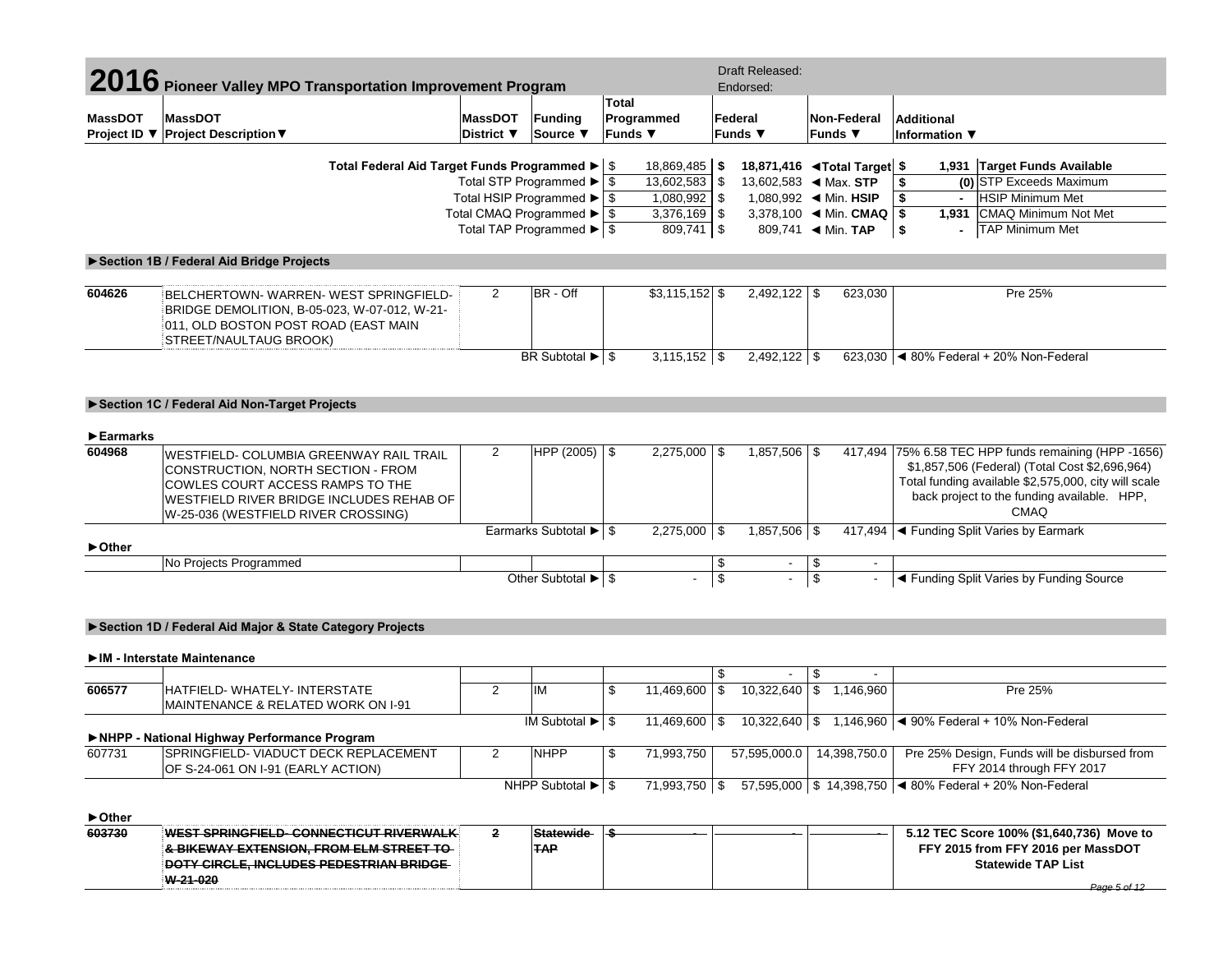|                | 2016 Pioneer Valley MPO Transportation Improvement Program                                                                                 |                |                                                              |                       |                   | <b>Draft Released:</b><br>Endorsed:           |                                                      |                                                                                                                                                                                                   |
|----------------|--------------------------------------------------------------------------------------------------------------------------------------------|----------------|--------------------------------------------------------------|-----------------------|-------------------|-----------------------------------------------|------------------------------------------------------|---------------------------------------------------------------------------------------------------------------------------------------------------------------------------------------------------|
|                |                                                                                                                                            |                |                                                              | Total                 |                   |                                               |                                                      |                                                                                                                                                                                                   |
| <b>MassDOT</b> | <b>MassDOT</b>                                                                                                                             | <b>MassDOT</b> | <b>Funding</b>                                               | Programmed            |                   | Federal                                       | Non-Federal                                          | <b>Additional</b>                                                                                                                                                                                 |
| Project ID ▼   | <b>Project Description ▼</b>                                                                                                               | District ▼     | Source ▼                                                     | <b>Funds ▼</b>        |                   | <b>Funds</b> ▼                                | Funds ▼                                              | Information ▼                                                                                                                                                                                     |
|                |                                                                                                                                            |                |                                                              |                       |                   |                                               |                                                      |                                                                                                                                                                                                   |
| 606450         | HOLYOKE- TRAFFIC SIGNAL UPGRADES AT 15<br><b>INTERSECTIONS ALONG HIGH &amp; MAPLE</b>                                                      | 2              | Statewide<br><b>CMAQ</b>                                     | \$                    | 1,504,680         | 1,203,744.0                                   | 300,936.0                                            | 5.98 TEC Score Pre 25% (\$1,504,680)                                                                                                                                                              |
| 603477         | SOUTHWICK- INTERSECTION IMPROVEMENTS AT<br>FOUR LOCATIONS ON ROUTE 57 (FEEDING HILLS<br>ROAD)                                              | 2              | Statewide<br><b>CMAQ</b>                                     | \$                    | 2,160,000         | 1,728,000.0                                   | 432,000.0                                            | 7.75 TEC Score Pre 25% (\$2,160,000)                                                                                                                                                              |
| 606555         | NORTHAMPTON- ROUNDABOUT CONSTRUCTION<br>AT INTERSECTION ROUTES 5/10 (NORTH KING<br>STREET) & HATFIELD STREET                               | 2              | Statewide<br><b>CMAQ</b>                                     |                       | \$2,917,000       | \$2,333,600                                   | \$583,400                                            | 6.28 TEC Score 25% (\$2,917,000)                                                                                                                                                                  |
| 603783         | WESTFIELD- COLUMBIA GREENWAY RAIL TRAIL<br>CONSTRUCTION (CENTER DOWNTOWN<br>SECTION), FROM COLUMBIA MFG SPUR TO<br><b>COWLES COURT</b>     | 2              | Statewide<br><b>TAP</b>                                      | \$                    | 6,784,162         | 5,427,329.6                                   | 1,356,832.4                                          | 6.58 TEC Score 75% (NOTE: Project limits will<br>need to be adjusted to coincide to change<br>requested by City of Westfield to project 604968<br>currenlty programmed in FFY 2015) (\$6,784,162) |
| 602912         | CHICOPEE- CHICOPEE RIVER RIVERWALK MULTI-<br>USE PATH CONSTRUCTION, FROM GRAPE<br>STREET TO FRONT STREET (NEAR ELLERTON-<br><b>STREET)</b> | $\overline{2}$ | <b>Statewide</b><br><b>CMAQ</b>                              | \$                    |                   |                                               |                                                      | 5.02 TEC Score Pre 25% (\$1,785,780) Moved<br>from FFY 2016 to FFY 2018 per MassDOT<br><b>Statewide CMAQ list</b>                                                                                 |
| 602911         | CHICOPEE- CONNECTICUT RIVERWALK &<br>BIKEWAY CONSTRUCTION, FROM BOAT RAMP<br>NEAR I-90 TO NASH FIELD (2.5 MILES)                           | 2              | Statewide<br><b>CMAQ</b>                                     | \$                    | 3,261,288         | 2,609,030.4                                   | 652,257.6                                            | 4.85 TEC Score Pre 25% (\$3,261,288)                                                                                                                                                              |
|                |                                                                                                                                            |                | Other Subtotal ▶ \$                                          |                       | $16,627,130$ \ \$ | $13,301,704$ \$                               |                                                      | 3,325,426  < Funding Split Varies by Funding Source                                                                                                                                               |
|                | Section 2A / Non-Federal Projects                                                                                                          |                |                                                              |                       |                   |                                               |                                                      |                                                                                                                                                                                                   |
|                |                                                                                                                                            |                |                                                              |                       |                   |                                               |                                                      |                                                                                                                                                                                                   |
|                | No Projects Programmed                                                                                                                     |                |                                                              | \$                    |                   |                                               | $\sim$                                               |                                                                                                                                                                                                   |
|                |                                                                                                                                            |                | Non-Federal Projects Subtotal > \$                           |                       |                   |                                               |                                                      | ◀100% Non-Federal                                                                                                                                                                                 |
|                |                                                                                                                                            |                |                                                              |                       |                   |                                               |                                                      |                                                                                                                                                                                                   |
|                | Section 2B / Non-Federal Bridge Projects                                                                                                   |                |                                                              |                       |                   |                                               |                                                      |                                                                                                                                                                                                   |
|                |                                                                                                                                            |                |                                                              |                       |                   |                                               |                                                      |                                                                                                                                                                                                   |
|                | No Projects Programmed                                                                                                                     |                |                                                              | \$                    |                   |                                               | \$<br>$\sim$                                         |                                                                                                                                                                                                   |
|                |                                                                                                                                            |                | Non-Federal Bridge Projects Subtotal > \$                    |                       |                   |                                               |                                                      | ◀100% Non-Federal                                                                                                                                                                                 |
|                | 2016 Pioneer Valley MPO TIP Summary                                                                                                        |                |                                                              | TIP Section 1: $\Psi$ |                   | <b>TIP Section 2:</b><br>$\blacktriangledown$ | <b>Total of All</b><br>Projects $\blacktriangledown$ |                                                                                                                                                                                                   |
|                | YOE = Year of Expenditure (includes 4% per year inflation factor)                                                                          |                | Total $\blacktriangleright$ $\mid$ \$                        |                       | $124,350,117$ \$  |                                               |                                                      | $$124,350,117$ < Total Spending in Region                                                                                                                                                         |
|                |                                                                                                                                            |                | Federal Funds $\blacktriangleright$ $\blacktriangleright$ \$ |                       | 100,772,659       |                                               |                                                      | \$100,772,659   ◀ Total Federal Spending in Region                                                                                                                                                |
|                |                                                                                                                                            |                | Non-Federal Funds $\blacktriangleright$ $\mid$ \$            |                       |                   |                                               |                                                      | \$23,577,458   <total in="" non-federal="" region<="" spending="" td=""></total>                                                                                                                  |

701 CMR 7.00 Use of Road Flaggers and Police Details on Public Works Projects / 701 CMR 7.00 (the Regulation) was promulgated and became law on October 3, 2008. Under this Regulation, the CMR is applicable to any Public wo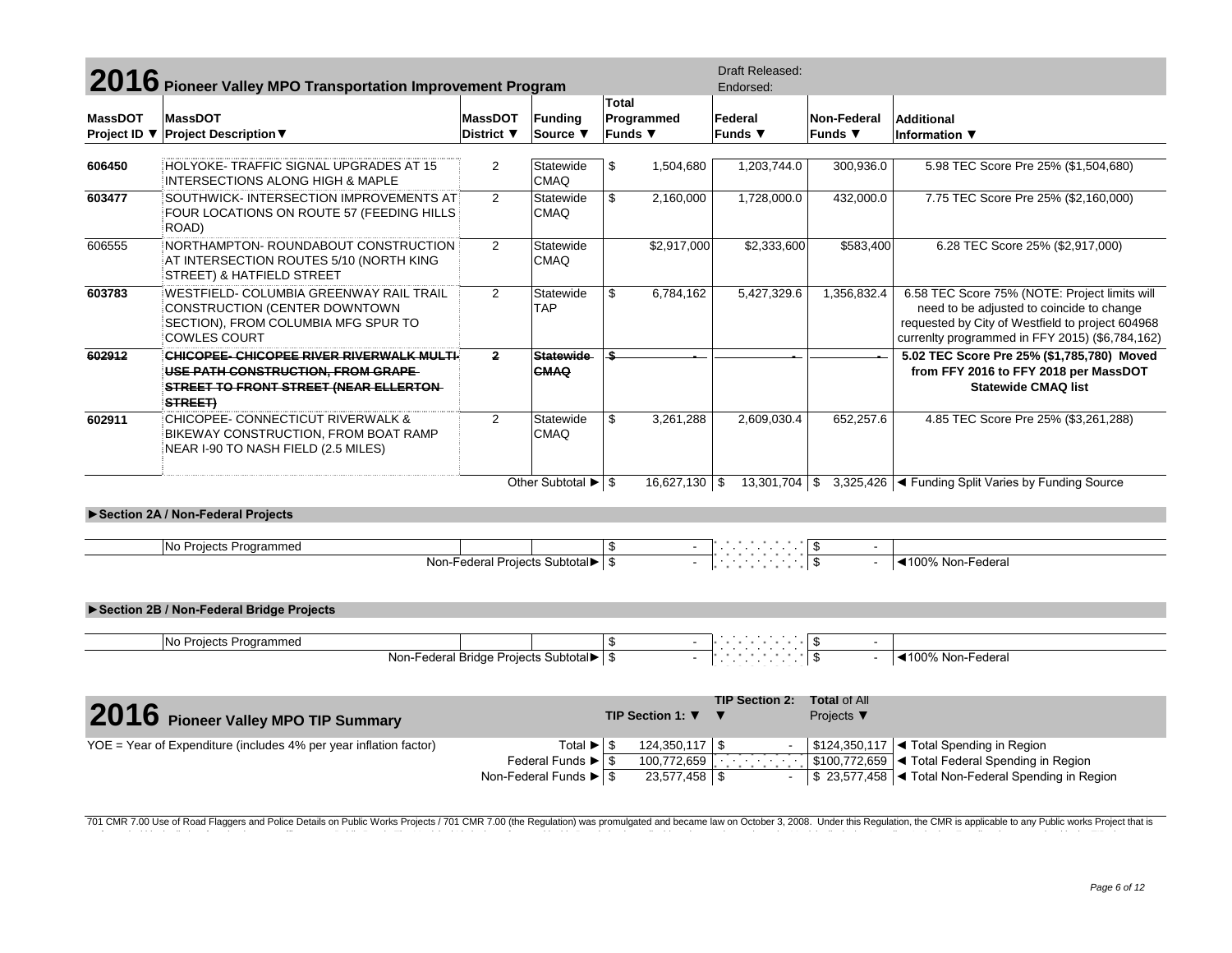| 2017<br><b>Pioneer Valley MPO Transportation Improvement Program</b> |                                                                                                                                   |                |                                                         |              |                       |                    | Draft Released:<br>Endorsed:                            |     |                            |                                  |                                                                             |  |
|----------------------------------------------------------------------|-----------------------------------------------------------------------------------------------------------------------------------|----------------|---------------------------------------------------------|--------------|-----------------------|--------------------|---------------------------------------------------------|-----|----------------------------|----------------------------------|-----------------------------------------------------------------------------|--|
| <b>MassDOT</b>                                                       | <b>MassDOT</b>                                                                                                                    | <b>MassDOT</b> | <b>Funding</b>                                          | <b>Total</b> | Programmed            |                    | Federal                                                 |     | Non-Federal                | <b>Additional</b>                |                                                                             |  |
|                                                                      | Project ID ▼ Project Description ▼                                                                                                | District ▼     | Source ▼                                                |              | Funds $\Psi$          |                    | Funds ▼                                                 |     | Funds $\blacktriangledown$ | Information $\blacktriangledown$ |                                                                             |  |
|                                                                      |                                                                                                                                   |                |                                                         |              |                       |                    |                                                         |     |                            |                                  |                                                                             |  |
|                                                                      | Section 1A / Federal Aid Target Projects                                                                                          |                |                                                         |              |                       |                    |                                                         |     |                            |                                  |                                                                             |  |
|                                                                      | STP - Surface Transportation Program                                                                                              |                |                                                         |              |                       |                    |                                                         |     |                            |                                  |                                                                             |  |
| 605032                                                               | HADLEY- RECONSTRUCTION ON ROUTE 9 BETWEEN<br>THE LOWE'S AND HOME DEPOT SITE DRIVES (0.6 MILES)                                    | $\overline{2}$ | <b>STP</b>                                              | \$           | 4,782,361             | \$                 | 3,825,889                                               | \$  | 956,472                    |                                  | 7.83 TEC Score 25% (YOE \$4,782,361) STP                                    |  |
| 604033                                                               | SOUTHWICK- RECONSTRUCTION CONGAMOND ROAD<br>(ROUTE 168) - FROM COLLEGE HIGHWAY & ENDS 250<br>FEET SHORT OF STATE LINE (1.2 MILES) | $\overline{2}$ | <b>STP</b>                                              | \$           | 5,512,964             | \$                 | 4,410,371                                               |     | \$1,102,593                |                                  | 6.52 TEC Score 25% (YOE \$5,512,964) STP                                    |  |
| 606445                                                               | LONGMEADOW- RESURFACING & RELATED WORK ON<br>CONVERSE STREET, FROM LAUREL STREET TO DWIGHT<br>STREET (2.04 MILES)                 | $\overline{2}$ | <b>STP</b>                                              | \$           | 1,186,487             | -\$                | 949.189                                                 | \$  | 237,297                    |                                  | 6.55 TEC Score 25% (YOE \$1,712,621) STP,<br><b>TAP</b>                     |  |
| 600513                                                               | AGAWAM-RECONSTRUCTION OF ROUTE 187 FROM 425<br>FT. SOUTH OF S. WESTFIELD STREET TO ROUTE 57 (0.3)<br>MILES - PHASE I)             | $\overline{2}$ | <b>STP</b>                                              | \$           | 1,682,640             | l \$               | $1,346,112$ \$                                          |     | 336,528                    |                                  | 6.08 TEC Score PRE 25% (YOE \$1682,640)<br><b>STP</b>                       |  |
| 607502                                                               | NORTHAMPTON - INTERSECTION IMPROVEMENTS AT<br>KING STREET, NORTH STREET & SUMMER STREET AND AT                                    | $\overline{2}$ | <b>STP</b><br>STP Subtotal ▶ \$                         | \$           | 145,036<br>13,309,487 | l \$<br>$\vert$ \$ | 116,029<br>$10,647,590$ \$ 2,661,897                    | \$  | 29,007                     |                                  | 7.40 Pre 25% (YOE \$1,829,128) CMAQ, STP<br>◀ 80% Federal + 20% Non-Federal |  |
|                                                                      | HSIP - Highway Safety Improvement Program                                                                                         |                |                                                         |              |                       |                    |                                                         |     |                            |                                  |                                                                             |  |
| 604203                                                               | AGAWAM- INTERSECTION IMPROVEMENTS AT ROUTE<br>187 & ROUTE 57                                                                      | $\overline{2}$ | <b>HSIP</b>                                             | \$           | $1,080,992$ \$        |                    | 864,794                                                 | -\$ | 216,198                    |                                  | 8.73 Pre 25% (YOE \$1,620,000) HSIP, CMAQ                                   |  |
|                                                                      |                                                                                                                                   |                | HSIP Subtotal ▶ \$                                      |              | $1,080,992$ \$        |                    | 864,794 \$                                              |     |                            |                                  | 216,198   Funding Split Varies by Project Specifications                    |  |
|                                                                      | ► CMAQ - Congestion Mitigation and Air Quality Improvement Program                                                                |                |                                                         |              |                       |                    |                                                         |     |                            |                                  |                                                                             |  |
| 604203                                                               | AGAWAM- INTERSECTION IMPROVEMENTS AT ROUTE<br>187 & ROUTE 57                                                                      | $\overline{2}$ | <b>CMAQ</b>                                             | \$           | $539,008$ \$          |                    | $431,206$ \$                                            |     | 107,802                    |                                  | 8.73 Pre 25% (YOE \$1,620,000) HSIP, CMAQ                                   |  |
| 607502                                                               | NORTHAMPTON - INTERSECTION IMPROVEMENTS AT<br>KING STREET, NORTH STREET & SUMMER STREET AND<br>AT KING STREET & FINN STREET       | $\overline{2}$ | <b>CMAQ</b>                                             | \$           | 1,684,092             | l \$               | 1,347,274                                               | \$  | 336,818                    |                                  | 7.40 Pre 25% (YOE \$1,829,128) CMAQ, STP                                    |  |
| 606903                                                               | HOLYOKE - IMPROVEMENTS TO LOWER WESTFIELD<br>ROAD ON I-91 (INTERCHANGE 15)                                                        | $\overline{2}$ | <b>CMAQ</b>                                             | \$           | $1,155,000$ \ \$      |                    | 924,000                                                 | \$  | 231,000                    |                                  | 6.67 Pre 25% (YOE \$1,155,000) CMAQ                                         |  |
|                                                                      | TAP - Transportation Alternative Program                                                                                          |                | CMAQ Subtotal $\blacktriangleright$ $\frac{1}{9}$       |              | $3,378,100$ \$        |                    | $2,702,480$ \$                                          |     |                            |                                  | 675,620 $\blacktriangleleft$ 80% Federal + 20% Non-Federal                  |  |
| 606445                                                               | LONGMEADOW- RESURFACING & RELATED WORK ON<br>CONVERSE STREET, FROM LAUREL STREET TO DWIGHT<br>STREET (2.04 MILES)                 | $\overline{2}$ | <b>TAP</b>                                              | \$           | $526,134$ \$          |                    | 420,907                                                 | \$  | 105,227                    |                                  | 6.55 TEC Score 25% (YOE \$1,712,621) STP,<br><b>TAP</b>                     |  |
|                                                                      |                                                                                                                                   |                | TAP Subtotal ▶ \$                                       |              | $526,134$ \$          |                    | 420,907 \$                                              |     |                            |                                  | 105,227   < Funding Split Varies by Project Specifications                  |  |
|                                                                      | Section 1A / Fiscal Constraint Analysis                                                                                           |                |                                                         |              |                       |                    |                                                         |     |                            |                                  |                                                                             |  |
|                                                                      | Total Federal Aid Target Funds Programmed ▶ S                                                                                     |                |                                                         |              | $18,294,713$ \$       |                    | 18,871,416 <b><total \$<="" b="" target=""></total></b> |     |                            |                                  | 576,703 Target Funds Available                                              |  |
|                                                                      |                                                                                                                                   |                | Total STP Programmed ▶   \$                             |              | 13,309,487            | 3⊳                 | 13,886,190 $\blacktriangleleft$ Max. STP                |     |                            |                                  | 576,703 STP Available                                                       |  |
|                                                                      |                                                                                                                                   |                | Total HSIP Programmed ▶   \$                            |              | 1,080,992 \$          |                    |                                                         |     |                            | -\$<br>$\sim$                    | <b>HSIP Minimum Met</b>                                                     |  |
|                                                                      |                                                                                                                                   |                | Total CMAQ Programmed $\blacktriangleright$ $\sqrt{\$}$ |              | $3,378,100$ \$        |                    |                                                         |     |                            |                                  | CMAQ Minimum Met                                                            |  |
|                                                                      |                                                                                                                                   |                | Total TAP Programmed $\blacktriangleright$ $\sqrt{\$}$  |              | 526,134 \$            |                    | 526,134 		 Min. TAP                                     |     |                            | \$                               | <b>TAP Minimum Met</b>                                                      |  |
|                                                                      | Section 1B / Federal Aid Bridge Projects                                                                                          |                |                                                         |              |                       |                    |                                                         |     |                            |                                  |                                                                             |  |
| 607528                                                               | AMHERST- BRIDGE REPLACEMENT, A-08-008, MILL<br>STREET OVER MILL RIVER                                                             | $\overline{2}$ | BR - Off                                                |              | $$2,075,304$ \$       |                    |                                                         |     | 415,061                    |                                  | Pre 25%                                                                     |  |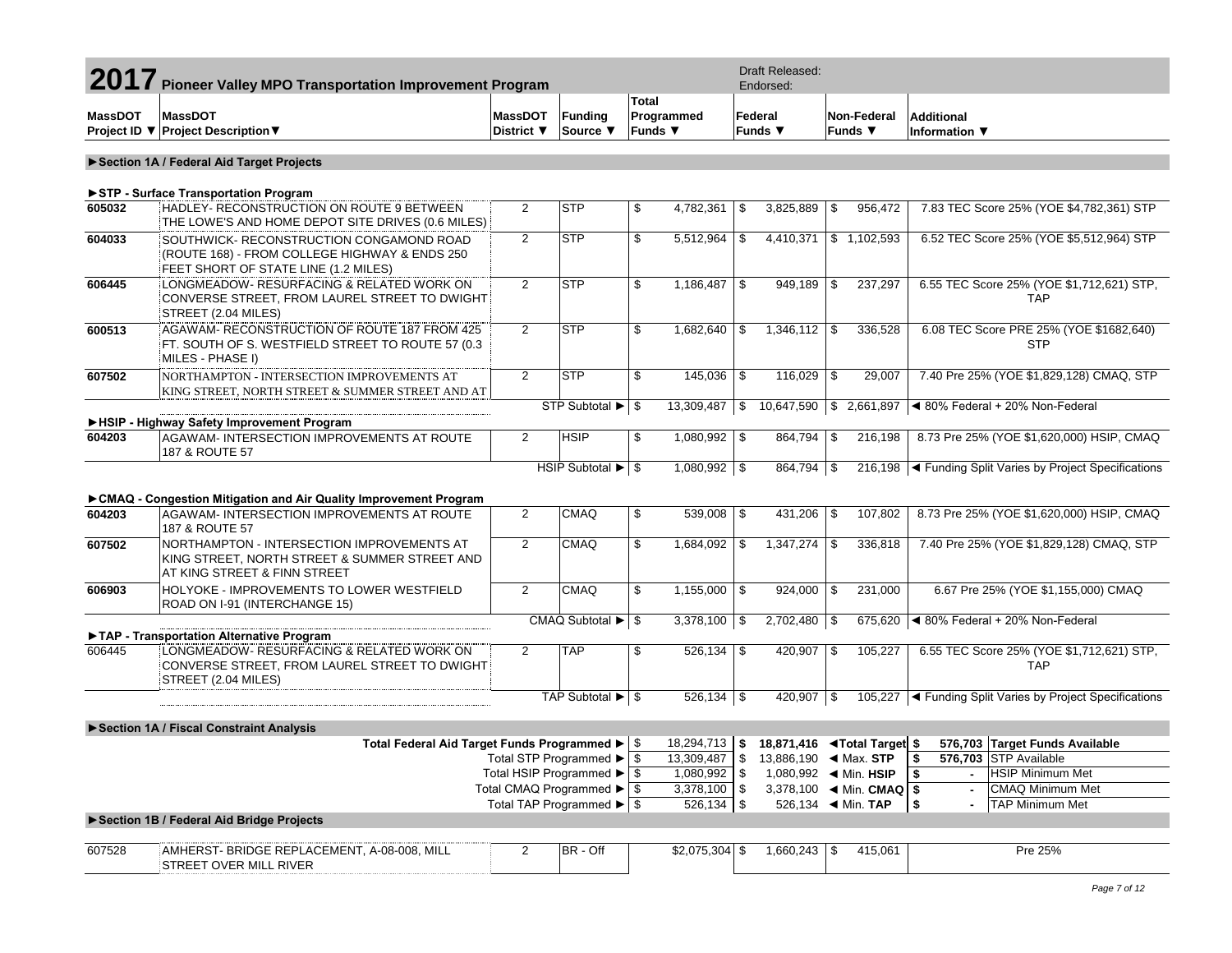|                                | 2017 Pioneer Valley MPO Transportation Improvement Program                                                                                                                                      |                |                                                      |                          |                | Draft Released:<br>Endorsed:       |                 |                               |                                                                             |
|--------------------------------|-------------------------------------------------------------------------------------------------------------------------------------------------------------------------------------------------|----------------|------------------------------------------------------|--------------------------|----------------|------------------------------------|-----------------|-------------------------------|-----------------------------------------------------------------------------|
|                                |                                                                                                                                                                                                 |                |                                                      | Total                    |                |                                    |                 |                               |                                                                             |
| <b>MassDOT</b>                 | <b>MassDOT</b>                                                                                                                                                                                  | <b>MassDOT</b> | <b>Funding</b>                                       | Programmed               |                | Federal                            |                 | <b>Non-Federal</b>            | <b>Additional</b>                                                           |
|                                | Project ID ▼ Project Description ▼                                                                                                                                                              | District ▼     | Source ▼                                             | Funds $\Psi$             |                | Funds $\Psi$                       |                 | Funds $\Psi$                  | Information $\nabla$                                                        |
| 607549                         | CHESTERFIELD - IRELAND STREET OVER WEST<br><b>BRANCH OF WESTFIELD RIVER</b>                                                                                                                     | $\mathbf{1}$   | BR - Off                                             | $$2,058,672$ \$          |                | 1,646,938                          | $\sqrt{3}$      | 411,734                       |                                                                             |
| 605384                         | <b>AGAWAM- WEST SPRINGFIELD- BRIDGE</b><br>RECONSTRUCTION, A-05-002=W-21-014, ROUTE 147<br><b>OVER THE WESTFIELD RIVER &amp; INTERSECTION &amp;</b><br><b>SIGNAL IMPROVEMENTS @ 3 LOCATIONS</b> | $\overline{2}$ | BR - On                                              |                          |                | $$14,757,120$ \$ 11,805,696        |                 | \$2,951,424                   | Add Bridge per MassDOT Bridge List                                          |
|                                |                                                                                                                                                                                                 |                | BR Subtotal $\blacktriangleright$ $\mid$ \$          |                          |                |                                    |                 |                               | 18,891,096   \$ 15,112,877   \$ 3,778,219   < 80% Federal + 20% Non-Federal |
|                                | Section 1C / Federal Aid Non-Target Projects                                                                                                                                                    |                |                                                      |                          |                |                                    |                 |                               |                                                                             |
|                                |                                                                                                                                                                                                 |                |                                                      |                          |                |                                    |                 |                               |                                                                             |
| $\blacktriangleright$ Earmarks |                                                                                                                                                                                                 |                |                                                      |                          |                |                                    |                 |                               |                                                                             |
|                                |                                                                                                                                                                                                 |                | Earmarks Subtotal ▶   \$                             | $\blacksquare$           | \$             |                                    | \$              |                               | ◀ Funding Split Varies by Earmark                                           |
| ► Other                        |                                                                                                                                                                                                 |                |                                                      |                          |                |                                    |                 |                               |                                                                             |
|                                |                                                                                                                                                                                                 |                |                                                      |                          |                |                                    |                 |                               |                                                                             |
|                                |                                                                                                                                                                                                 |                | Other Subtotal $\blacktriangleright$ $\mid$ \$       | $\overline{\phantom{a}}$ | \$             |                                    | \$              |                               | ◀ Funding Split Varies by Funding Source                                    |
|                                | Section 1D / Federal Aid Major & State Category Projects                                                                                                                                        |                |                                                      |                          |                |                                    |                 |                               |                                                                             |
|                                |                                                                                                                                                                                                 |                |                                                      |                          |                |                                    |                 |                               |                                                                             |
|                                | IM - Interstate Maintenance                                                                                                                                                                     |                |                                                      |                          |                |                                    |                 |                               |                                                                             |
| 607731                         | SPRINGFIELD- VIADUCT DECK REPLACEMENT OF S-24-<br>061 ON I-91 (EARLY ACTION)                                                                                                                    | $\overline{2}$ | <b>NHPP</b>                                          | \$<br>9,000,000          |                | 7,200,000.0                        |                 | 1,800,000.0                   | Pre 25% Design, Funds will be disbursed from<br>FFY 2014 through FFY 2017   |
|                                |                                                                                                                                                                                                 |                | IM Subtotal $\blacktriangleright$ $\mid$ \$          | 9,000,000                | -\$            |                                    |                 |                               | 7,200,000   \$ 1,800,000   < 90% Federal + 10% Non-Federal                  |
| 607474                         | NHPP - National Highway Performance Program<br>GRANBY / SOUTH HADLEY - RESURFACING AND                                                                                                          | 2              | <b>NHPP</b>                                          | \$<br>1,585,920          |                | 1,268,736.0                        |                 | 317,184.0                     | Pre 25%                                                                     |
|                                | <b>RELATED WORK ON ROUTE 202</b>                                                                                                                                                                |                |                                                      |                          |                |                                    |                 |                               |                                                                             |
|                                |                                                                                                                                                                                                 |                | NHPP Subtotal $\blacktriangleright$ $\mid$ \$        | $1,585,920$ \\$          |                | $1,268,736$ \ \ \$                 |                 |                               | 317,184   480% Federal + 20% Non-Federal                                    |
| ► Other                        |                                                                                                                                                                                                 |                |                                                      | \$                       |                |                                    |                 |                               |                                                                             |
|                                | No Projects Programmed                                                                                                                                                                          |                | Other Subtotal $\overline{\blacktriangleright}$ \$   | $\blacksquare$           | $\mathfrak{s}$ |                                    | $\mathbf{s}$    |                               | ◀ Funding Split Varies by Funding Source                                    |
|                                |                                                                                                                                                                                                 |                |                                                      |                          |                |                                    |                 |                               |                                                                             |
|                                | Section 2A / Non-Federal Projects                                                                                                                                                               |                |                                                      |                          |                |                                    |                 |                               |                                                                             |
|                                | No Projects Programmed                                                                                                                                                                          |                | Non-Federal Projects Subtotal > \$                   | \$                       |                | $\frac{\$}{\$}$                    |                 | $\overline{\phantom{a}}$      | ◀100% Non-Federal                                                           |
|                                |                                                                                                                                                                                                 |                |                                                      |                          |                |                                    |                 |                               |                                                                             |
|                                | Section 2B / Non-Federal Bridge Projects                                                                                                                                                        |                |                                                      |                          |                |                                    |                 |                               |                                                                             |
|                                | No Projects Programmed                                                                                                                                                                          |                |                                                      | \$                       |                |                                    | \$              |                               |                                                                             |
|                                | Non-Federal Bridge Projects Subtotal ▶   \$                                                                                                                                                     |                |                                                      |                          |                |                                    | $\overline{\$}$ |                               | ◀100% Non-Federal                                                           |
|                                |                                                                                                                                                                                                 |                |                                                      |                          |                | TIP Section 2: Total of All        |                 |                               |                                                                             |
|                                | 2017 Pioneer Valley MPO TIP Summary                                                                                                                                                             |                |                                                      | TIP Section 1: $\Psi$    | ▼              |                                    |                 | Projects $\blacktriangledown$ |                                                                             |
|                                |                                                                                                                                                                                                 |                | Total $\blacktriangleright$ $\blacktriangleright$ \$ | 47,771,729               | -\$            |                                    |                 |                               | \$47,771,729  ◀ Total Spending in Region                                    |
|                                |                                                                                                                                                                                                 |                | Federal Funds $\blacktriangleright$ $\mid$ \$        | 38,217,384               |                | <b>All All All All All All All</b> |                 |                               | \$38,217,384   ◀ Total Federal Spending in Region                           |
|                                |                                                                                                                                                                                                 |                |                                                      | 9,554,346                | -\$            |                                    |                 |                               | \$ 9,554,346   I Total Non-Federal Spending in Region                       |

 $\overline{\phantom{a}}$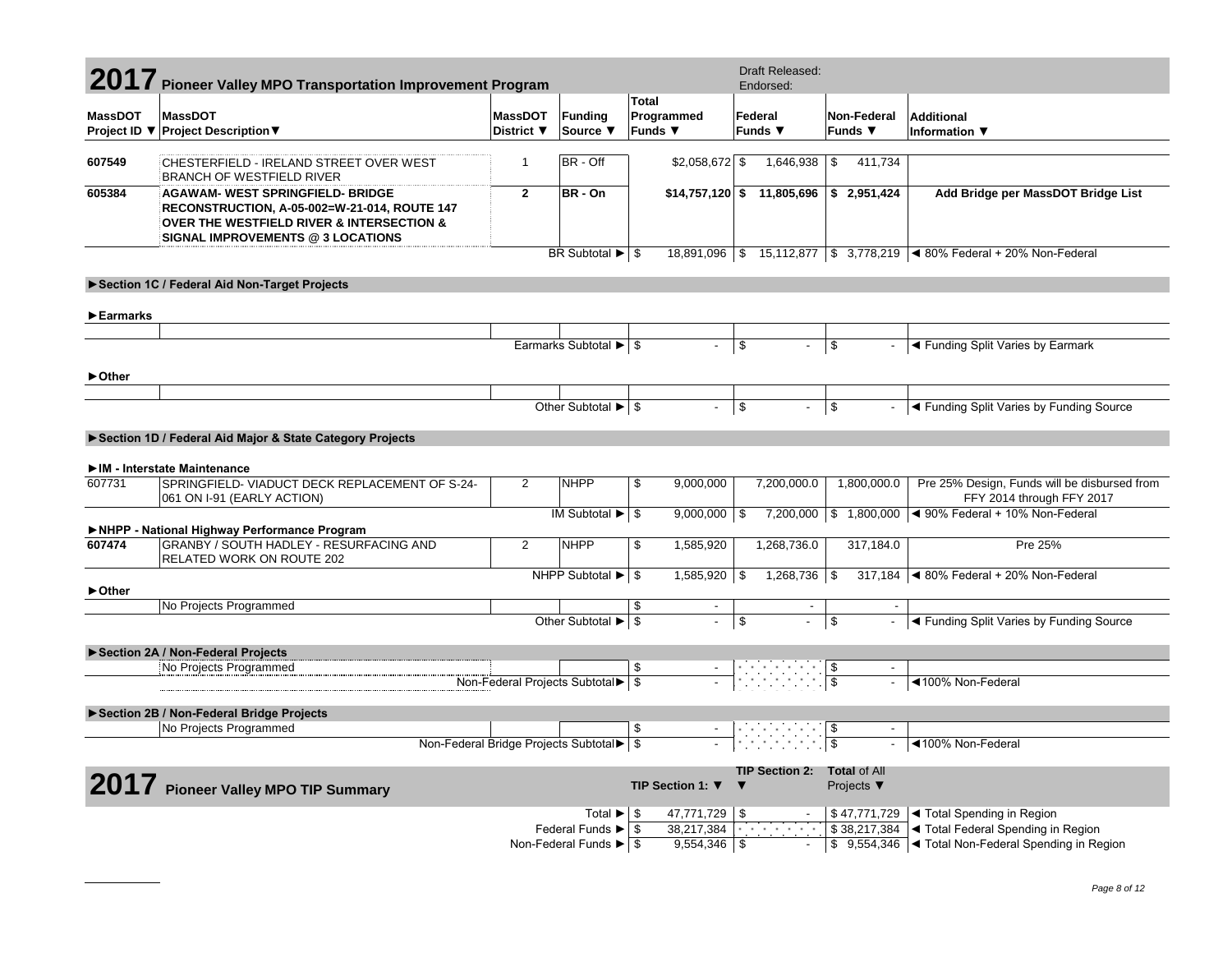| 2017<br><b>Pioneer Valley MPO Transportation Improvement Program</b> |                                    |                 |                |              | Draft Released:<br>Endorsed: |                 |                      |  |  |
|----------------------------------------------------------------------|------------------------------------|-----------------|----------------|--------------|------------------------------|-----------------|----------------------|--|--|
|                                                                      |                                    |                 |                | <b>Total</b> |                              |                 |                      |  |  |
| MassDOT                                                              | <b>MassDOT</b>                     | <b>MassDOT</b>  | <b>Funding</b> | Programmed   | Federal                      | Non-Federal     | Additional           |  |  |
|                                                                      | Project ID ▼ Project Description ▼ | <b>District</b> | Source '       | ⊪Funds ▼     | <b>Funds</b> ▼               | <b>IFunds</b> ▼ | <b>Information</b> ▼ |  |  |

701 CMR 7.00 Use of Road Flaggers and Police Details on Public Works Projects / 701 CMR 7.00 (the Regulation) was promulgated and became law on October 3, 2008. Under this Regulation, the CMR is applicable to any Public wo performed within the limits of, or that impact traffic on, any Public Road. The Municipal Limitation referenced in this Regulation is applicable only to projects where the Municipality is the Awarding Authority. For all pr Commonwealth is the Awarding Authority. Therefore, all projects must be considered and implemented in accordance with 701 CMR 7.00, and the Road Flagger and Police Detail Guidelines. By placing a project on the TIP, the Mu 701 CMR 7.00 is applicable to its project and design and construction will be fully compliant with this Regulation. This information, and additional information relative to guidance and implementation of the Regulation can MassDOT Highway Division website: http://www.massdot.state.ma.us/Highway/flaggers/main.aspx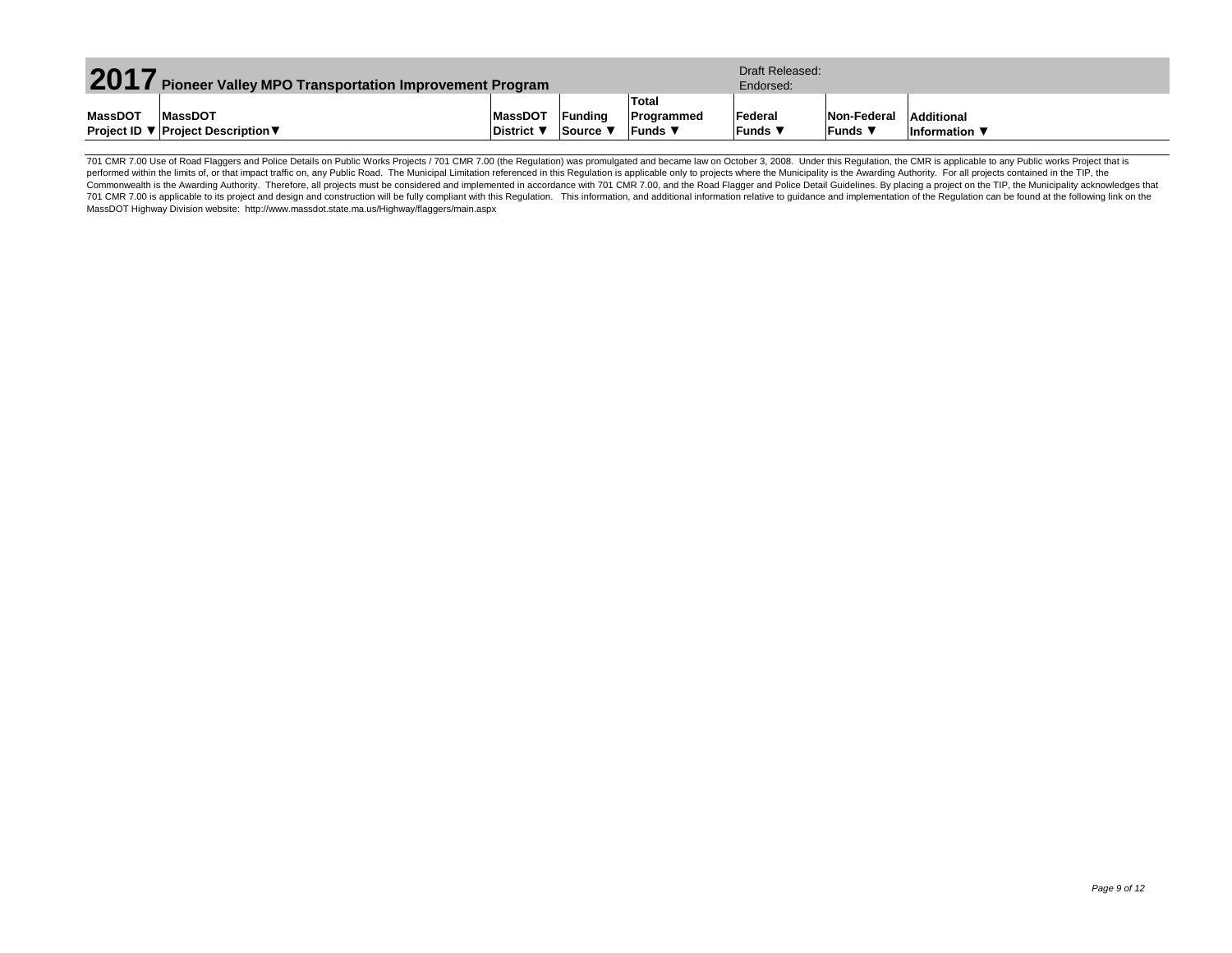|                | 2018 Pioneer Valley MPO Transportation Improvement Program                                                                                    |                              |                                                                                 |              |                              |          | Draft Released:<br>Endorsed:                                         |  |                      |                                                            |        |                                                            |
|----------------|-----------------------------------------------------------------------------------------------------------------------------------------------|------------------------------|---------------------------------------------------------------------------------|--------------|------------------------------|----------|----------------------------------------------------------------------|--|----------------------|------------------------------------------------------------|--------|------------------------------------------------------------|
| <b>MassDOT</b> | <b>MassDOT</b><br>Project ID ▼ Project Description ▼                                                                                          | <b>MassDOT</b><br>District ▼ | Funding<br>Source ▼                                                             | <b>Total</b> | Programmed<br><b>Funds ▼</b> |          | Federal<br>Non-Federal<br>Funds $\Psi$<br>Funds $\blacktriangledown$ |  |                      | <b>Additional</b><br><b>Information</b> ▼                  |        |                                                            |
|                |                                                                                                                                               |                              |                                                                                 |              |                              |          |                                                                      |  |                      |                                                            |        |                                                            |
|                | Section 1A / Federal Aid Target Projects<br>STP - Surface Transportation Program                                                              |                              |                                                                                 |              |                              |          |                                                                      |  |                      |                                                            |        |                                                            |
| 604738         | SOUTHAMPTON- RECONSTRUCTION OF<br>GLENDALE ROAD (PHASE II) FROM COLLEGE<br>HIGHWAY (RT 10) NORTHWESTERLY TO<br>POMEROY MEADOW RD (3,801 FEET) | $\overline{2}$               | lstp                                                                            | \$           | 2,570,400                    | \$       | $2,056,320$ \$                                                       |  | 514,080              |                                                            |        | 3.38 TEC Score 75% (YOE \$2,570,400) STP                   |
| 604597         | NORTHAMPTON-1-91 INTERCHANGE 19<br>IMPROVEMENTS AT ROUTE 9 AND DAMON RD                                                                       | $\overline{2}$               | <b>STP</b>                                                                      | \$           | 3,312,874                    | l \$     | $2,650,299$ \$                                                       |  | 662,575              |                                                            |        | Pre 25% 7.78 TEC (YOE \$6,720,000) STP,<br>CMAQ, HSIP, TAP |
| 604434         | CHICOPEE- RECONSTRUCTION & RELATED WORK<br>ON FULLER ROAD, FROM MEMORIAL DR (RTE 33)<br>TO SHAWINIGAN DR (2.0 MILES)                          | $\overline{2}$               | <b>STP</b>                                                                      | \$           | 5,377,100                    | \$       | 4,301,680                                                            |  | \$1,075,420          | Pre 25% 8.57 TEC (YOE \$6,955,200) STP,<br><b>CMAQ</b>     |        |                                                            |
| 607430         | LONGMEADOW- RESURFACING & RELATED WORK<br>ON LONGMEADOW STREET (ROUTE 5), FROM THE<br>CT S.L. TO CONVERSE STREET (2.88 MILES)                 | $\overline{2}$               | lstp                                                                            | \$           | 2,478,941                    | \$       | $1,983,153$ \$                                                       |  | 495,788              | 25 % 6.18 TEC (YOE \$2,478,941) STP                        |        |                                                            |
|                |                                                                                                                                               |                              | STP Subtotal $\blacktriangleright$ $\mid$ \$                                    |              | $13,739,315$ \\$             |          | $10,991,452$ \$                                                      |  |                      |                                                            |        | 2,747,863 $\mid$ < 80% Federal + 20% Non-Federal           |
|                | HSIP - Highway Safety Improvement Program                                                                                                     |                              |                                                                                 |              |                              |          |                                                                      |  |                      |                                                            |        |                                                            |
| 604597         | NORTHAMPTON- I-91 INTERCHANGE 19<br><b>IMPROVEMENTS AT ROUTE 9 AND DAMON RD</b>                                                               |                              |                                                                                 | \$           | $1,080,992$ \$               |          | $864,794$ \$                                                         |  | 216,198              |                                                            |        | Pre 25% 7.78 TEC (YOE \$6,720,000) STP,<br>CMAQ, HSIP, TAP |
|                |                                                                                                                                               |                              | HSIP Subtotal $\blacktriangleright$ $\mid$ \$                                   |              | $1,080,992$ \$               |          | $864,794$ \$                                                         |  |                      |                                                            |        | 216,198   Funding Split Varies by Project Specifications   |
|                | ► CMAQ - Congestion Mitigation and Air Quality Improvement Program                                                                            |                              |                                                                                 |              |                              |          |                                                                      |  |                      |                                                            |        |                                                            |
| 604597         | NORTHAMPTON-1-91 INTERCHANGE 19<br><b>IMPROVEMENTS AT ROUTE 9 AND DAMON RD</b>                                                                |                              |                                                                                 | \$           | $1,800,000$ \\$              |          | $1,440,000$ \$                                                       |  | 360,000              | Pre 25% 7.78 TEC (YOE \$6,720,000) STP,<br>CMAQ, HSIP, TAP |        |                                                            |
| 604434         | CHICOPEE- RECONSTRUCTION & RELATED WORK<br>ON FULLER ROAD, FROM MEMORIAL DR (RTE 33)<br>TO SHAWINIGAN DR (2.0 MILES)                          |                              |                                                                                 | \$           | $1,578,100$ \\$              |          | $1,262,480$ \$                                                       |  | 315,620              | Pre 25% 8.57 TEC (YOE \$6,955,200) STP,<br><b>CMAQ</b>     |        |                                                            |
|                | TAP - Transportation Alternative Program                                                                                                      |                              | CMAQ Subtotal $\blacktriangleright$ $\mid$ \$                                   |              | $3,378,100$ \\$              |          | $2,702,480$ \$                                                       |  |                      |                                                            |        | 675,620   4 80% Federal + 20% Non-Federal                  |
| 604597         | NORTHAMPTON-1-91 INTERCHANGE 19<br><b>IMPROVEMENTS AT ROUTE 9 AND DAMON RD</b>                                                                |                              |                                                                                 | \$           | $526,134$ \\$                |          | 420,907 \$                                                           |  | 105,227              |                                                            |        | Pre 25% 7.78 TEC (YOE \$6,720,000) STP,<br>CMAQ, HSIP, TAP |
|                |                                                                                                                                               |                              | TAP Subtotal $\blacktriangleright$ $\mid$ \$                                    |              | $526,134$ \\$                |          | $420,907$ \$                                                         |  |                      |                                                            |        | 105,227   Funding Split Varies by Project Specifications   |
|                | Section 1A / Fiscal Constraint Analysis                                                                                                       |                              |                                                                                 |              |                              |          |                                                                      |  |                      |                                                            |        |                                                            |
|                | Total Federal Aid Target Funds Programmed ▶ \$                                                                                                |                              |                                                                                 |              | 18,724,541                   | \$       | 18,871,416 <b>◄ Total Target</b> \$                                  |  |                      |                                                            |        | 146,875 Target Funds Available                             |
|                |                                                                                                                                               |                              | Total STP Programmed ▶                                                          | $\sqrt{3}$   | $13,739,315$ \$              |          |                                                                      |  |                      | \$                                                         |        | 146,875 STP Available                                      |
|                |                                                                                                                                               |                              | Total HSIP Programmed >                                                         | <b>S</b>     | 1,080,992                    | \$       |                                                                      |  |                      | \$                                                         | $\sim$ | <b>HSIP Minimum Met</b>                                    |
|                |                                                                                                                                               |                              | Total CMAQ Programmed ▶<br>Total TAP Programmed $\blacktriangleright$ $\mid$ \$ | \$           | 3,378,100<br>$526,134$ \$    | <b>S</b> |                                                                      |  | 526,134 			 Min. TAP | \$<br>\$                                                   |        | CMAQ Minimum Met<br>TAP Minimum Met                        |
|                | Section 1B / Federal Aid Bridge Projects                                                                                                      |                              |                                                                                 |              |                              |          |                                                                      |  |                      |                                                            |        |                                                            |
|                |                                                                                                                                               |                              |                                                                                 |              |                              |          |                                                                      |  |                      |                                                            |        |                                                            |
|                | <b>CUMMINGTON- BRIDGE MAINTENANCE, C-21-025,</b><br><b>ROUTE 9 OVER THE WESTFIELD RIVER</b>                                                   | $\mathbf{1}$                 | <b>BR-SP</b>                                                                    | \$           | $300,000$   \$               |          | $240,000$ \ \$                                                       |  | 240,000              |                                                            |        | Add Per MassDOT Bridge List                                |
|                |                                                                                                                                               |                              | BR Subtotal $\blacktriangleright$ \$                                            |              | $300,000$ \$                 |          | 240,000 \$                                                           |  |                      |                                                            |        | 240,000   4 80% Federal + 20% Non-Federal                  |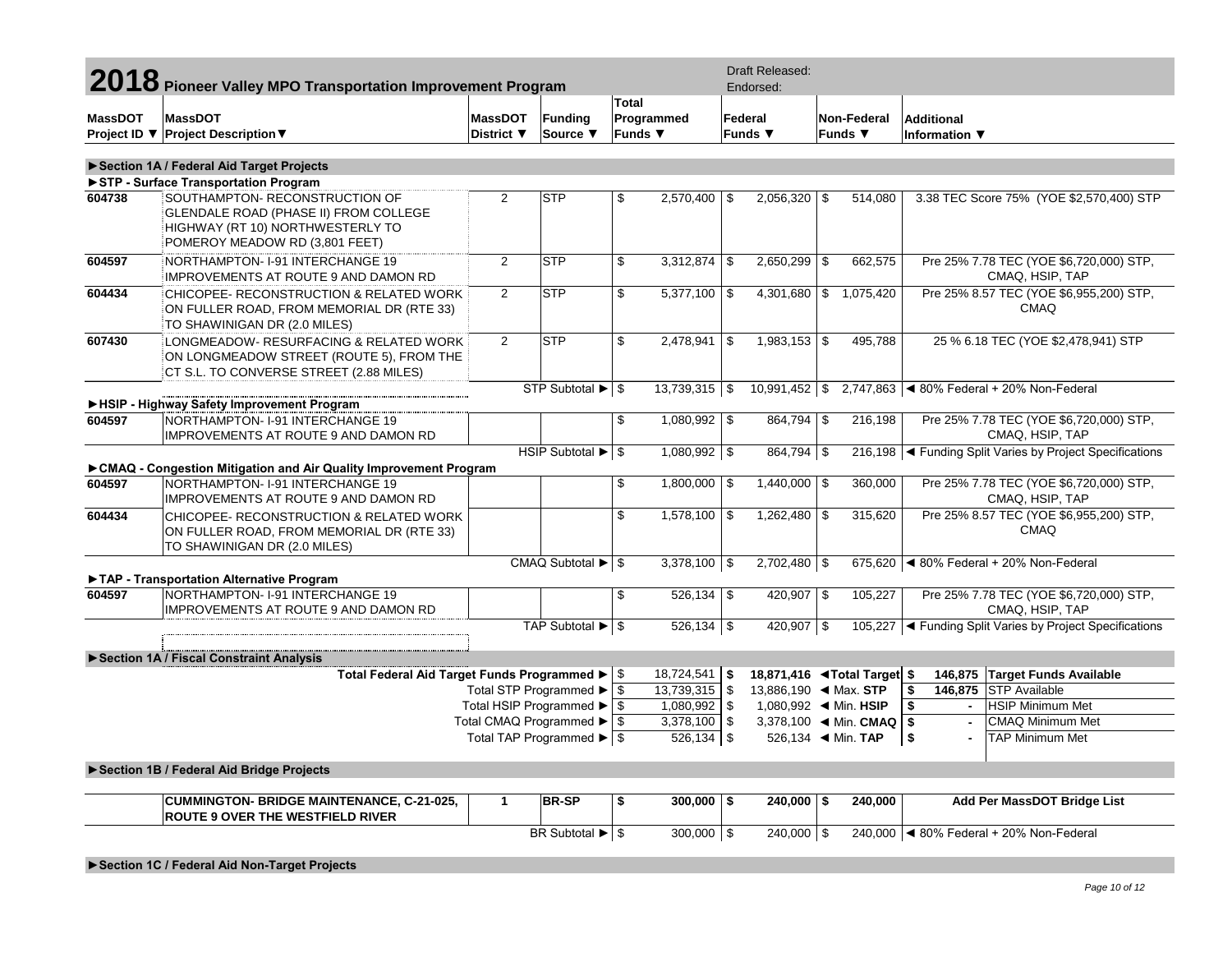|                | 2018 Pioneer Valley MPO Transportation Improvement Program                                                                                              |                              |                                                   |                                       |                |                         | Draft Released:<br>Endorsed:                                                                                                                                                                                                         |                                           |                               |                                                                                                                   |
|----------------|---------------------------------------------------------------------------------------------------------------------------------------------------------|------------------------------|---------------------------------------------------|---------------------------------------|----------------|-------------------------|--------------------------------------------------------------------------------------------------------------------------------------------------------------------------------------------------------------------------------------|-------------------------------------------|-------------------------------|-------------------------------------------------------------------------------------------------------------------|
| <b>MassDOT</b> | <b>MassDOT</b><br>Project ID ▼ Project Description ▼                                                                                                    | <b>MassDOT</b><br>District ▼ | Funding<br>Source ▼                               | <b>Total</b><br>Programmed<br>Funds ▼ |                |                         | Federal<br>Funds $\blacktriangledown$                                                                                                                                                                                                | Non-Federal<br>Funds $\blacktriangledown$ |                               | <b>Additional</b><br>Information $\blacktriangledown$                                                             |
| Earmarks       |                                                                                                                                                         |                              |                                                   |                                       |                |                         |                                                                                                                                                                                                                                      |                                           |                               |                                                                                                                   |
|                |                                                                                                                                                         |                              |                                                   |                                       |                |                         |                                                                                                                                                                                                                                      |                                           |                               |                                                                                                                   |
|                | No Projects Programmed                                                                                                                                  |                              |                                                   | \$                                    | $\sim$         | \$                      |                                                                                                                                                                                                                                      |                                           |                               |                                                                                                                   |
| ► Other        |                                                                                                                                                         |                              | Earmarks Subtotal ▶   \$                          |                                       |                | $\overline{\mathbb{S}}$ |                                                                                                                                                                                                                                      | $\overline{\mathbf{s}}$                   |                               | ◀ Funding Split Varies by Earmark                                                                                 |
|                |                                                                                                                                                         |                              |                                                   |                                       |                |                         |                                                                                                                                                                                                                                      |                                           |                               |                                                                                                                   |
|                |                                                                                                                                                         |                              | Other Subtotal $\blacktriangleright$ $\mid$ \$    |                                       | $\blacksquare$ | $\sqrt[6]{\frac{1}{2}}$ | $\mathbf{r}$                                                                                                                                                                                                                         | \$                                        |                               | ◀ Funding Split Varies by Funding Source                                                                          |
|                | Section 1D / Federal Aid Major & State Category Projects                                                                                                |                              |                                                   |                                       |                |                         |                                                                                                                                                                                                                                      |                                           |                               |                                                                                                                   |
|                | IM - Interstate Maintenance                                                                                                                             |                              |                                                   |                                       |                |                         |                                                                                                                                                                                                                                      |                                           |                               |                                                                                                                   |
|                |                                                                                                                                                         |                              |                                                   |                                       |                |                         |                                                                                                                                                                                                                                      |                                           |                               |                                                                                                                   |
|                |                                                                                                                                                         |                              | IM Subtotal $\blacktriangleright$ $\mid$ \$       |                                       | $\blacksquare$ | $\overline{\mathbf{S}}$ | $\blacksquare$                                                                                                                                                                                                                       | $\sqrt{3}$                                |                               | ◀ 90% Federal + 10% Non-Federal                                                                                   |
|                | NHPP - National Highway Performance Program                                                                                                             |                              |                                                   |                                       |                |                         |                                                                                                                                                                                                                                      |                                           |                               |                                                                                                                   |
| 607560         | <b>CHICOPEE - HOLYOKE - INTERSTATE</b><br><b>MAINENANCE AND RELATED WORK ON I-391</b>                                                                   | $\mathbf{2}$                 | <b>NHPP</b>                                       | \$<br>10,911,130                      |                |                         | 8,728,904.0                                                                                                                                                                                                                          |                                           | 2,182,226.0                   | Add per MassDOT IM List                                                                                           |
|                |                                                                                                                                                         |                              |                                                   |                                       |                |                         |                                                                                                                                                                                                                                      |                                           |                               |                                                                                                                   |
| ► Other        |                                                                                                                                                         |                              | NHPP Subtotal $\blacktriangleright$ $\mid$ \$     | $10,911,130$   \$                     |                |                         |                                                                                                                                                                                                                                      |                                           |                               | 2,182,226 $\blacktriangleleft$ 80% Federal + 20% Non-Federal                                                      |
| 602912         | <b>CHICOPEE- CHICOPEE RIVER RIVERWALK MULTI-</b><br>USE PATH CONSTRUCTION, FROM GRAPE<br><b>STREET TO FRONT STREET (NEAR ELLERTON</b><br><b>STREET)</b> | $\mathbf{2}$                 | <b>Statewide</b><br><b>CMAQ</b>                   | \$<br>2,273,911                       |                |                         | 1,819,128.8                                                                                                                                                                                                                          |                                           | 454,782.2                     | 5.02 TEC Score Pre 25% (\$2,273,911) Moved<br>from FFY 2016 to FFY 2018 per MassDOT<br><b>Statewide CMAQ list</b> |
|                |                                                                                                                                                         |                              |                                                   |                                       |                |                         |                                                                                                                                                                                                                                      |                                           |                               |                                                                                                                   |
|                |                                                                                                                                                         |                              | Other Subtotal $\blacktriangleright$ $\mid$ \$    | $2,273,911$ \$                        |                |                         | $1,819,129$ \$                                                                                                                                                                                                                       |                                           |                               | 454,782   Funding Split Varies by Funding Source                                                                  |
|                | Section 2A / Non-Federal Projects                                                                                                                       |                              |                                                   |                                       |                |                         |                                                                                                                                                                                                                                      |                                           |                               |                                                                                                                   |
|                |                                                                                                                                                         |                              |                                                   |                                       |                |                         |                                                                                                                                                                                                                                      |                                           |                               |                                                                                                                   |
|                | No Projects Programmed                                                                                                                                  |                              |                                                   |                                       |                |                         | $\frac{\sqrt{3}}{3}$                                                                                                                                                                                                                 |                                           |                               |                                                                                                                   |
|                |                                                                                                                                                         |                              | Non-Federal Projects Subtotal > \$                |                                       |                |                         |                                                                                                                                                                                                                                      |                                           |                               | ◀100% Non-Federal                                                                                                 |
|                | Section 2B / Non-Federal Bridge Projects                                                                                                                |                              |                                                   |                                       |                |                         |                                                                                                                                                                                                                                      |                                           |                               |                                                                                                                   |
|                |                                                                                                                                                         |                              |                                                   |                                       |                |                         |                                                                                                                                                                                                                                      |                                           |                               |                                                                                                                   |
|                | No Projects Programmed                                                                                                                                  |                              |                                                   | \$                                    |                |                         |                                                                                                                                                                                                                                      |                                           |                               |                                                                                                                   |
|                |                                                                                                                                                         |                              | Non-Federal Bridge Projects Subtotal > \$         |                                       |                |                         |                                                                                                                                                                                                                                      | $\sqrt{2}$                                |                               | ◀100% Non-Federal                                                                                                 |
|                |                                                                                                                                                         |                              |                                                   |                                       |                |                         | <b>TIP Section 2:</b>                                                                                                                                                                                                                |                                           | <b>Total of All</b>           |                                                                                                                   |
|                | 2018 Pioneer Valley MPO TIP Summary                                                                                                                     |                              |                                                   | TIP Section 1: ▼                      |                |                         |                                                                                                                                                                                                                                      |                                           | Projects $\blacktriangledown$ |                                                                                                                   |
|                |                                                                                                                                                         |                              | Total $\blacktriangleright$ $\mid$ \$             | $32,389,582$ \\$                      |                |                         |                                                                                                                                                                                                                                      |                                           |                               | \$ 32,389,582 $\blacktriangleleft$ Total Spending in Region                                                       |
|                |                                                                                                                                                         |                              | Federal Funds ► \$                                | 25,767,665                            |                |                         | <u> Tanzania de la propincia de la propincia de la propincia de la propincia de la propincia de la propincia de la propincia de la propincia de la propincia de la propincia de la propincia de la propincia de la propincia de </u> |                                           |                               | \$ 25,767,665 < Total Federal Spending in Region                                                                  |
|                |                                                                                                                                                         |                              | Non-Federal Funds $\blacktriangleright$ $\mid$ \$ | $6,621,916$ \$                        |                |                         |                                                                                                                                                                                                                                      |                                           |                               | \$ 6,621,916 <total in="" non-federal="" region<="" spending="" td=""></total>                                    |